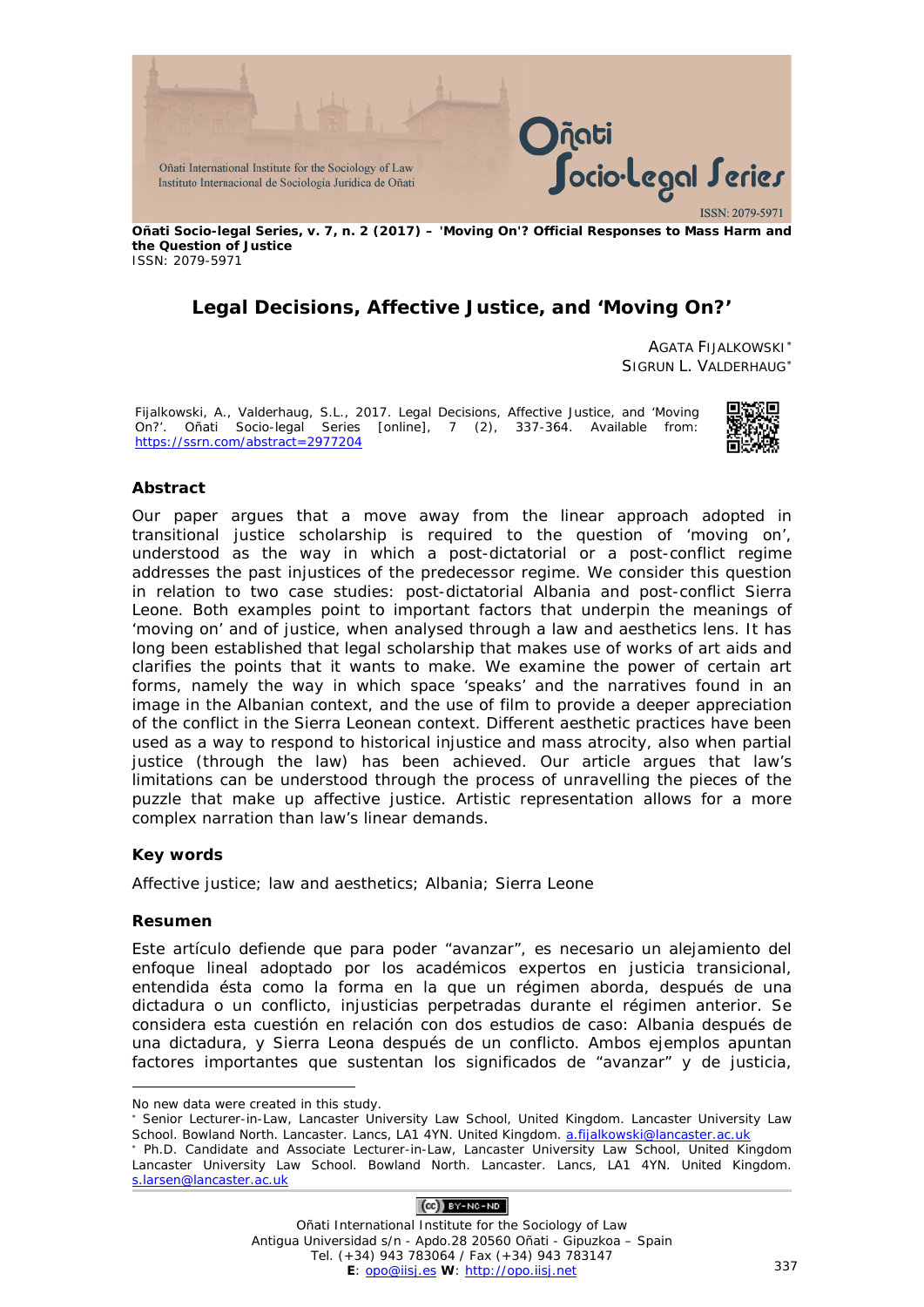cuando se analizan a través de la lente del derecho y la estética. Desde hace mucho se ha aceptado que usar obras de arte ayuda a académicos juristas a aclarar las ideas que quiere transmitir. Se examina el poder de ciertas formas de arte, es decir, cómo "habla" el espacio y las narrativas encontradas en una imagen en el contexto albanés, y en el contexto de Sierra Leona, el uso del cine para proporcionar una apreciación más profunda del conflicto. Se han utilizado diferentes prácticas estéticas como forma de responder a injusticias históricas y atrocidades masivas, incluso cuando se ha logrado una justicia parcial (a través del derecho). Este artículo defiende que las limitaciones del derecho se pueden entender a través del proceso de resolver las piezas del rompecabezas que confirman la justicia afectiva. La representación artística nos permite una narración más compleja que las reivindicaciones lineales del derecho.

#### **Palabras clave**

Justicia afectiva; derecho y estética; Albania; Sierra Leona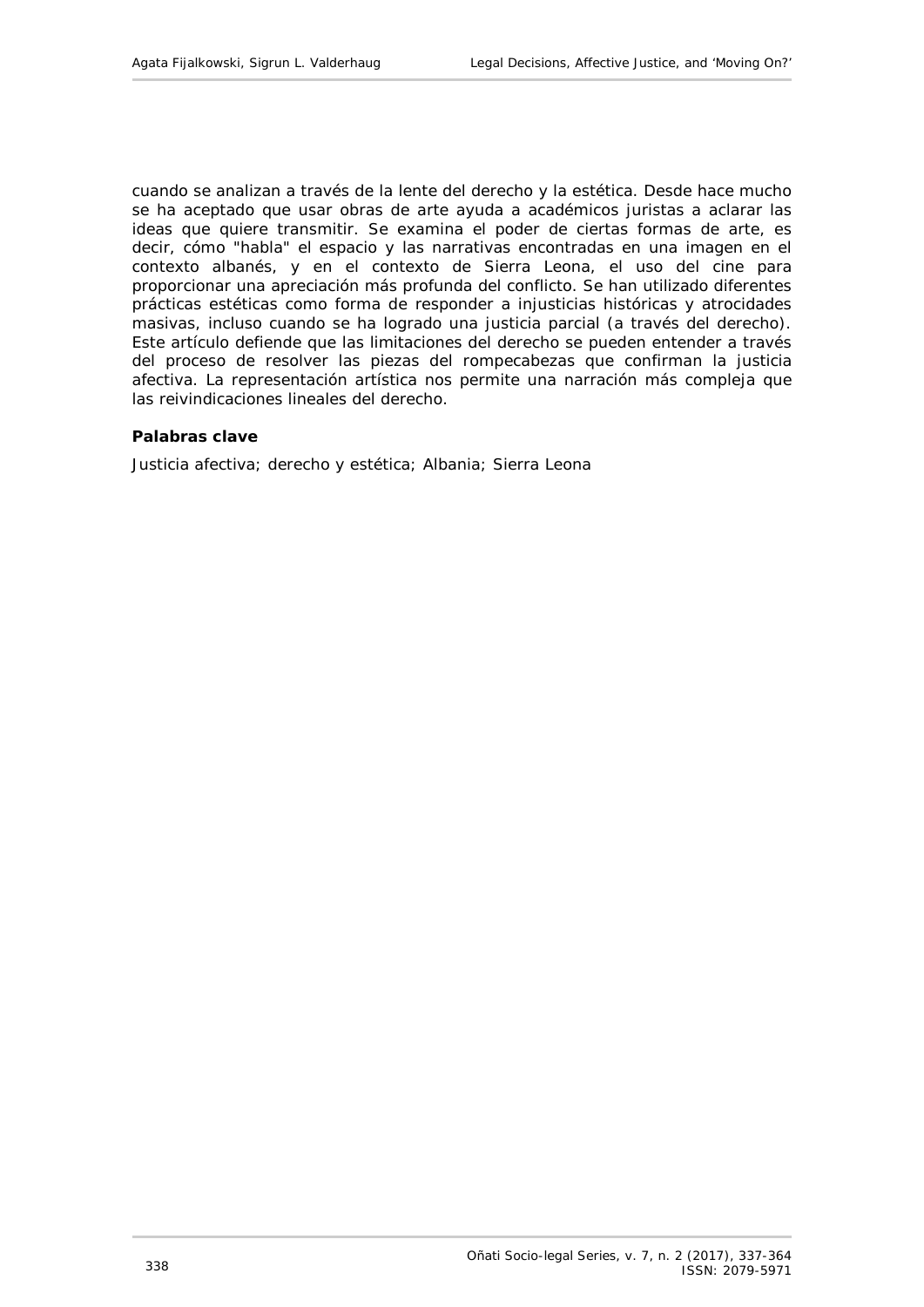# **Table of contents**

| 3.1. The communist past and crimes committed under communist rule  342 |  |
|------------------------------------------------------------------------|--|
|                                                                        |  |
|                                                                        |  |
|                                                                        |  |
|                                                                        |  |
|                                                                        |  |
|                                                                        |  |
|                                                                        |  |
|                                                                        |  |
|                                                                        |  |
|                                                                        |  |
|                                                                        |  |
|                                                                        |  |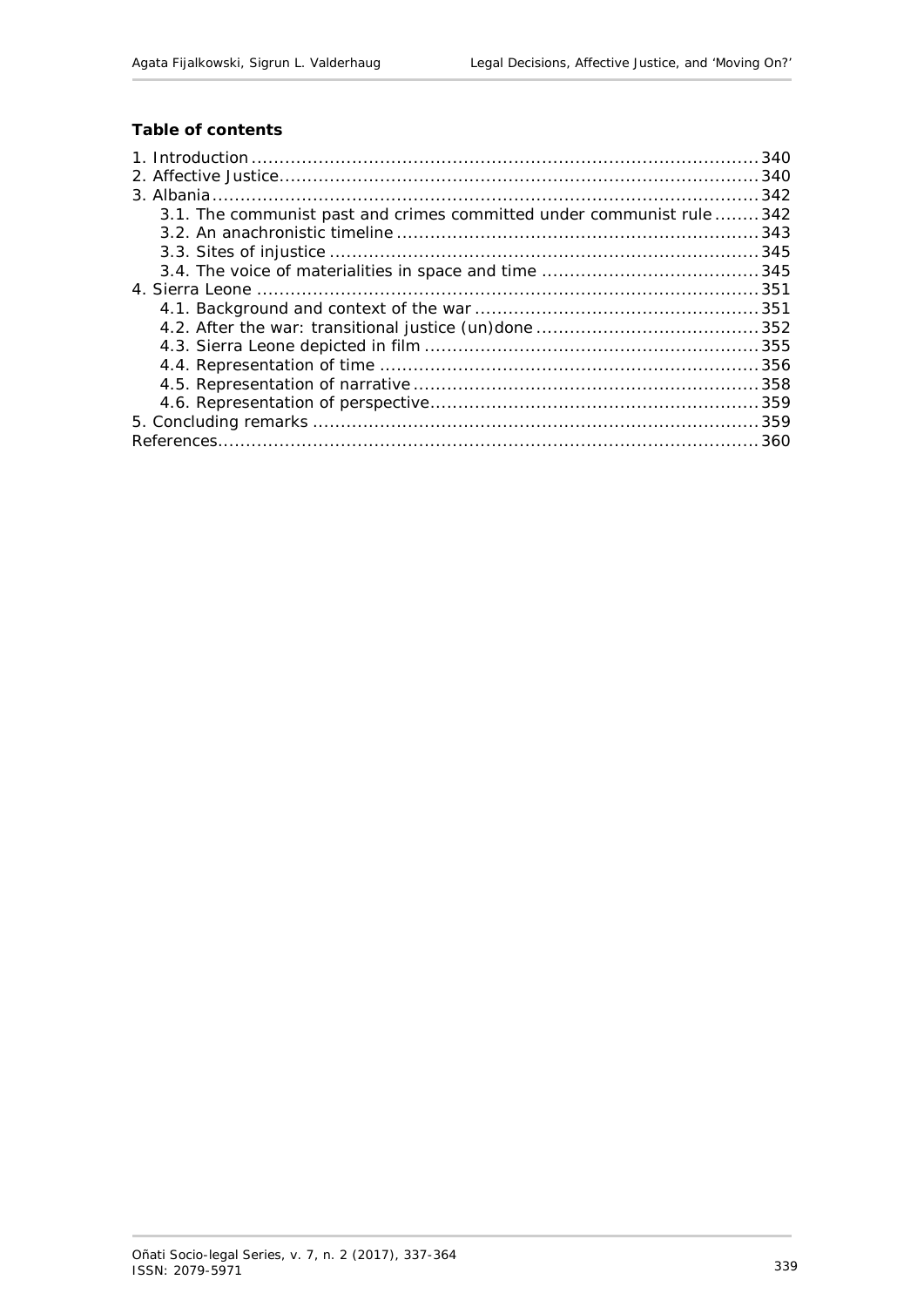# <span id="page-3-0"></span>**1. Introduction**

This study is about the way art forms (buildings, photographs and film) allow for more complex narrations than law's linear or chronological demands. Our discussion focuses on and makes connections between the post-dictatorial Albanian and the post-conflict Sierra Leonean experiences. Both case studies saw wide-scale atrocities and attempts made by the respective states to address these past crimes.

The use of art permits another language in which to consider the key terms that underpin the unresolved legal questions concerning 'moving on'. We explore how post-conflict imagery forms part of a poetic of (transitional) justice where the politics of aesthetics allows for the reactivation of a past atrocity within new national narratives. Imagery can be understood as a way of objectively documenting past events. Our analysis includes a broader understanding and appreciation of the dynamic power of images in *re*-creating and *re*-capturing past injustice in the present through affective engagement with its viewer(s). An *affective* rather than an effective response may indeed be the primary concern of the creator of an image. In the context of violent imagery this would be the guilt created in the viewer rather than the transformation of this guilt into action (Ranciére 2009, pp. 87-88). In the words of Susan Sontag (2003, p. 102) '[l]et the atrocious images haunt us'. This affective response resonates with processes of stigmatisation found in more traditional transitional justice measures such as trials, truth commissions, purges and reparations. However, a break with the linear assumptions that are embedded in those approaches, is offered by the affective potential of images to provide viewers with (audio)visual access to the past, creating a space for them to reinterpret the past in line with their own changing narratives and perspectives. The experience is powerful and has the potential for the concept of the national narrative and the past-present-future to be brought out.

The use of imagery can provoke deeper and more complex understandings of 'atrocity and meaningful social and political responses' (Brown and Rafter 2013, p. 1018), which complement transitional justice processes by contributing to the performative dimension of law. According to Walter Benjamin (1973, p. 236)

the representation of reality by the film is incomparably more significant than that of a painter, since it offers, precisely because of the thoroughgoing permeation of reality with mechanical equipment, an aspect of reality, which is free of all equipment. And that is what one is entitled to ask from a work of art.

He further observes, '[t]he characteristics of the film lie not only in the manner in which man presents himself to mechanical equipment but also in the manner in which, by means of this apparatus, man can represent his environment' (Benjamin 1973, p. 237).

There is a fundamental dissimilarity between our case studies in terms of pursued criminal prosecutions and managed 'story telling' (Osiel 1997, pp. 114-115) (i.e. passive in Albania and proactive in Sierra Leone). Yet our investigation shows a relevant similarity in both experiences that relates to the ownership of stories and what is controlling the master narrative of the past when we unpack what is being captured in our respective art forms. Through this process, we as researchers join the viewers and the audience in discovering the potential of art forms as a significant means to engage with and move on from unspeakable events. This forces us to ask important questions about law's role and law's limitations. Not only does our experience become affective, but also reflexive. It is this encounter, a journey of affectivity and reflexivity, which ultimately is the crux of this paper.

# <span id="page-3-1"></span>**2. Affective Justice**

Law has always possessed a visual dimension and understood the significance of regulating images in order to support societal bonds (Douzinas and Nead 1999, p. 9). More broadly, law has been understood as a performative language. As a mode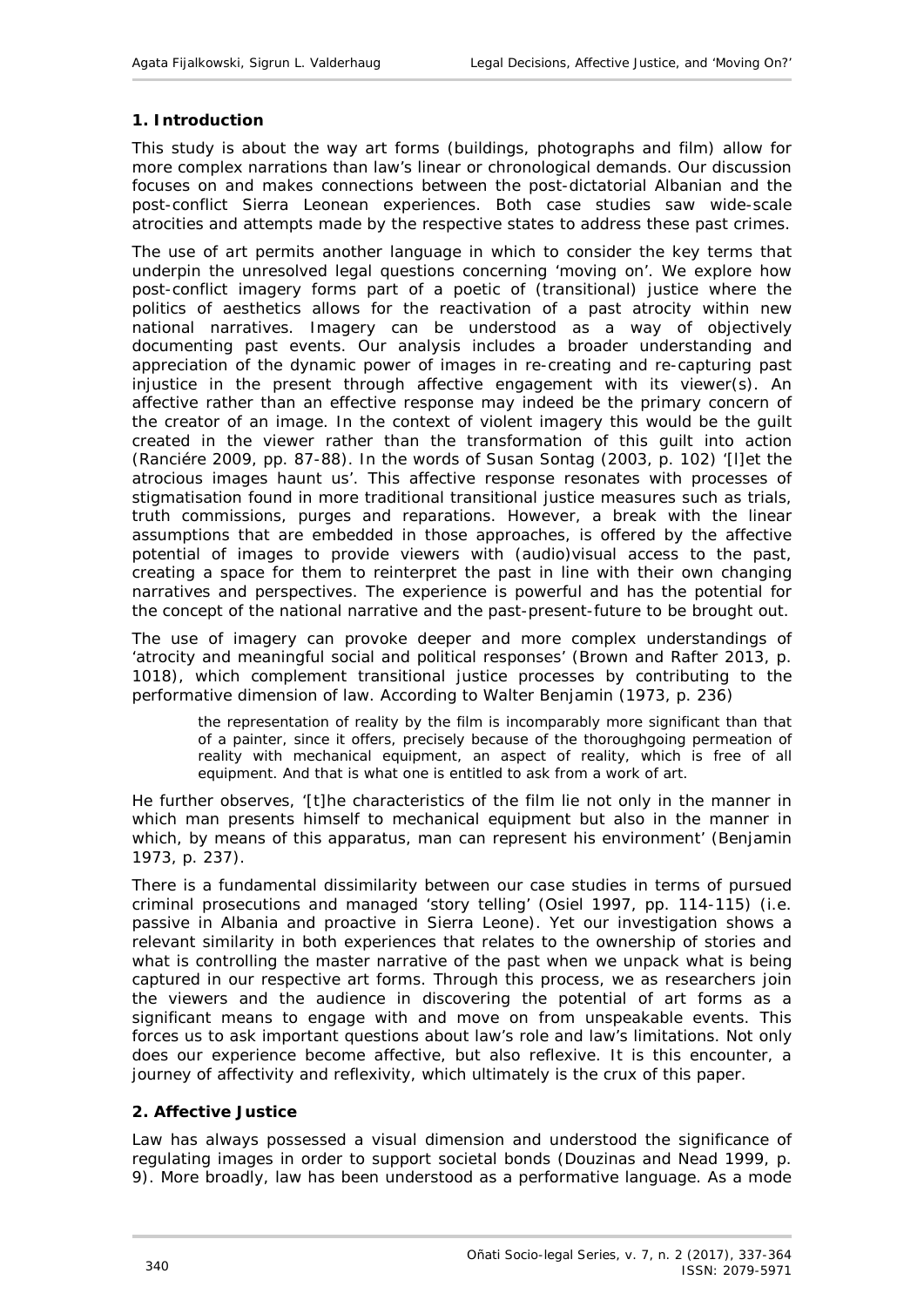of communication and expression, both 'legal practice and legal education have always consciously and unconsciously understood this [aspect of the law]' (Douzinas and Nead 1999, p. 10). It seems natural, therefore, to turn to art forms that permit another language in which to consider the key terms that underpin the unresolved legal questions concerning 'moving on'.

In fact, the aims of law and of art are not entirely dissimilar, '[t] reating the law as literature brings to the surface and highlights the type of life and the form of soul that the institution constructs and tries to capture' (Douzinas and Nead 1999, p. 10). This performative dimension of the law points to the importance of the relationship between law and art. The recognition of what is captured shows that law's limitations (in terms of judicial accountability for the crimes of the past, committed by the predecessor regime) can be disrupted, revealing other avenues towards reconciliation, healing, or justice. It has long been established that legal scholarship that makes use of works of art aids and clarifies the points that it wants to make (Douglas-Scott 2013, pp. 4-5).

The way in which a post-dictatorial or a post-conflict regime addresses past injustices is normally addressed in the field of transitional justice.<sup>[1](#page-4-0)</sup> A break with the linear approach adopted by most transitional justice scholarship – as moving from a criminal past to a democratic future - serves to unsettle its entrenched narratives and offers depth, complexity, or 'affective justice' (Rush 2014, p. vii). In other words, if the law leads to accountability and politics to reconciliation, then affective justice is the sense that justice has been done (which we understand as part of the process of 'moving on'). The process of 'moving on' involves a variety of actors, beginning with victims and perpetrators and extending to the wider society. All of these individuals face the history of atrocities, the legacy of dictatorship or conflict, and most likely have varying ideas about how to approach the future. This makes the process of 'moving on' intersubjective and complex. 'Moving on' can be a cathartic release as a result of airing the past, but it can also be experienced as an enduring event that forms an important step towards building a robust state and society (Hite *et al*. 2013, pp. 1-3). As noted above, most studies in the area follow a linear approach, which might not capture the nuances of this difficult and complex process. Performative inquiry appeals as it offers the opportunity to take advantage of the integrative and enduring potential that underlies 'moving on', allowing for accessibility, engagement, and participatory dimensions. This, in turn, provides for a critical emancipatory potential in its format. This sort of interrogation, which has been tested by social scientists and humanities scholars alike (Bell 2014, Rush 2014), can engage, enlighten and evoke participation and response that can complement if not illuminate the law's role in specific discourses.

Ariel Dorfman's play, 'Death and the Maiden' illustrates the power of performative inquiry. The significance of Dorfman's play is the context and the timing, the year 1991 (McAuliffe 2012), when Chile's nascent democracy (and still quasiauthoritarian regime) was looking at how to address the serious human rights violations of the Pinochet regime (Kritz 1995, p. 102). 'Dorfman seems to acknowledge the futility of justice for victims in the face of unspeakable brutality…[t]hroughout the drama, Paulina [the victim] articulates her dissatisfaction at the compromises of transition' (McAuliffe 2012, p. 88). In this play, the playwright demonstrates that

the optimism of transitional justice, in providing a variety of options for the transformation of society from dictatorship to democracy has been replaced by a

<u>.</u>

<span id="page-4-0"></span><sup>1</sup> For considerations of domestic accountability in post-dictatorial and post-conflict societies, relating to criminal justice measures see Fijalkowski and Grosescu (2015); for considerations of domestic accountability in post-dictatorial societies and alternative measures of dealing with the past or judicial accountability, see Stan (2008), Nalepa (2010) and David (2011), Serrano and Popovski (2012). The role of the constitutional courts in transitional justice is addressed by Czarnota *et al*. (2005) and Sadurski (2005). Other works in the area analyse the politics of memory applied through historical commissions and museums, such as Brito et al. (2001); Mark (2010).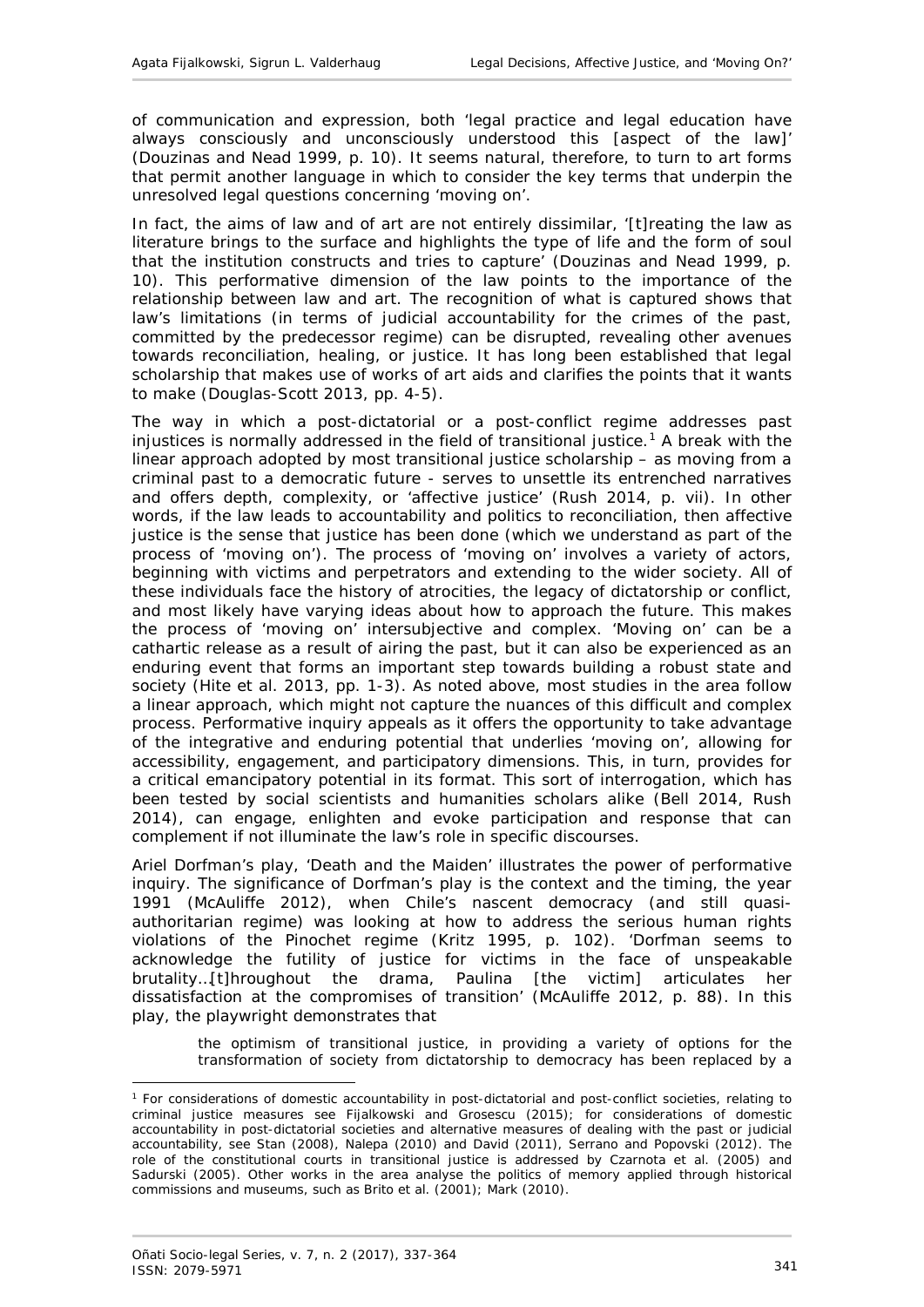more humbling vision that recognises that there exists no universal toolkit that can on its own create such a move (McAuliffe 2012, p. 91).

In other words, recognition of the peculiarities of context and the intersubjective nature of the process of 'moving on' can overcome law's limitations. The specificities at play overlap and form a sort of fabric on which we can set out clues in an attempt to answer questions pertaining to justice and past crimes. Because law is a 'creature of culture', 'art may function in a role of rescue and deliverance of [the] law' (McAuliffe 2012, p. 91). Similarly, affective justice can assist us to reevaluate transitional justice by

turning its approach and lexicon in the direction of artistic practices and their discourses of aesthetic judgment...After atrocity, the disputes of transitional justice can only be mediated by history and by visceral notions of personal and collective responsibility. We could think of this as affective justice - not so much an emotion, as a bodily feeling, a corporeal sonority, a rhythm that places our bodies on the line, [and] an obligation that haunts and unsettles the narratives of transitional justice. It is the justice, beyond all visions of right and good ... [that survivors who turn to art hear] (Rush 2014, p. vii).

The theoretical underpinnings of the aesthetics at play need continual, critical reevaluation. In an effort to contribute to the scholarship on the subject, our analysis begins with a closer examination of selected aesthetic encounters pertaining to our specific case studies that we feel serve to explain what underpins the question of 'moving on'.

Our choice of art forms, namely buildings, photographs and film, and how they operate in the Albanian and Sierra Leonean cultural and legal contexts, respectively, demonstrates that connections can be made across continents when dealing with how a state considers the options for its transformation. Central to both case studies in terms of pursued criminal prosecutions is the way in which managed 'story telling' (Osiel 1997, pp. 114-115) relates to the ownership of stories. Morever, who and/or what is controlling the master narrative of the past is critical to the process of 'moving on' that will play a significant role in the creation of the space for affective justice.

#### <span id="page-5-1"></span><span id="page-5-0"></span>**3. Albania**

#### *3.1. The communist past and crimes committed under communist rule*

Albania is relevant for transitional justice scholarship owing to its peculiar communist history. At the start of the 1900s, Albania's political culture was extremely underdeveloped with little experience with democracy, opposition or debate. In 1944, with the end of WWII near, the National Liberation movement, under the guidance of the future communist leader, Enver Hoxha, consolidated its power with the assistance of execution squads that eliminated opposition members (Aliko 2007, Biberaj 2015). Albanian communism was highly centralised and the communists dominated all aspects of life. The key instrument of power was the vast secret police network, the *Sigurimi*, created in 1943. Unlike its communist counterparts, such as Poland or Czechoslovakia, where dissidents were able to draw on support networks not just within the communist bloc but from the West as well, Albania was a closed society within a totalitarian state (Austin and Ellison 2008, p. 179). This makes twentieth-century Albania one of the most important examples of a European dictatorship. Albanian intellectuals in exile write that the country

could perhaps pardon communism many crimes, but not that of having deprived her of her sons' energy of mind and spirit, a nation's most valuable capital. And when one further considers that Albania is not a nation with an abundance of intellectuals, one can more sensibly evaluate her loss (Pipa 1990, p. 25).

Very early on in the post-WWII period, the communist authorities set out to eliminate what they perceived to be threats to their newly established rule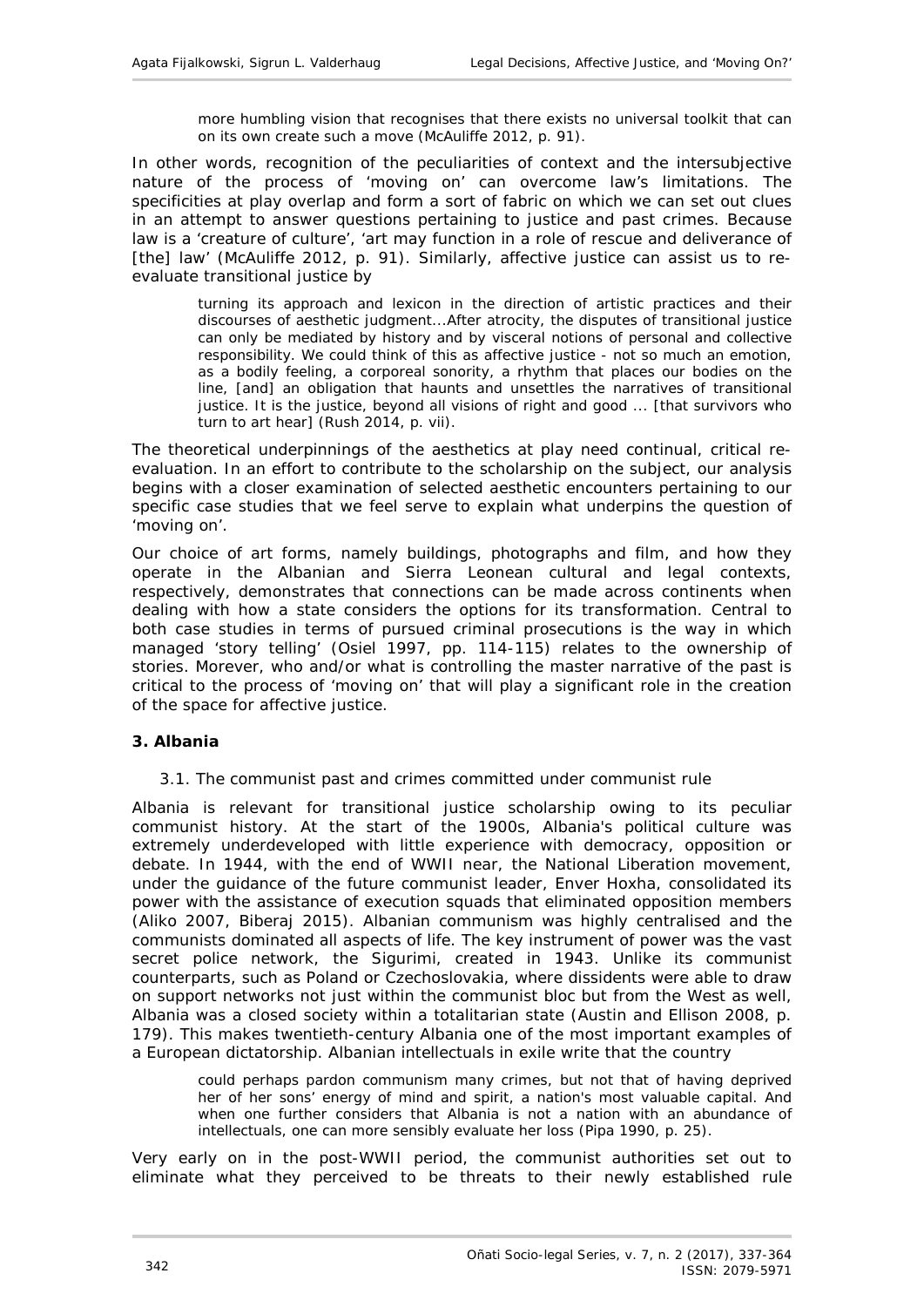(Fijalkowski 2015). Their move was swift and the opposition leaders and its members were branded as 'criminal' (Fijalkowski 2015, p. 591). Six key trials from this time are significant: The so-called Albanian 'Nuremberg' Trial (March-April 1945): in this trial 60 people from the ranks of the so-called 'Great Albanian Heads' were judged and sentenced on charges of treason and collaboration with the enemy (i.e. Italy and Germany); The Political Dissidents Trial (June-August 1946) where members of the opposition groups, such as 'The Unified Democratic Albanian Movement', 'Groups of Resistance', 'Groups of Legalists', and the 'Social Democratic Party' were charged with treason and collaboration with the enemy; The Special Trial against the so-called 'Saboteurs of the Maliq Marshes' (November 1946) where a group of engineers were charged with sabotage and carrying out anti-state activities; The 'Harry Fultz American Technical Institute Affair' (1946-1947) which brought to 'justice' the 'lackeys and spies of the Anglo-American imperialists'; The Special Trial against the Deputies of Parliament or the so-called 'Second Opposition Trial' (September-October 1947) where all former members of the National Liberation Front were tried for treason and collaboration with the enemy and; The Soviet Embassy Bomb Trial (February 1951). It was during this time that Enver Hoxha consolidated his power over the populace (Aliko 2007, p. 17).

## <span id="page-6-0"></span>*3.2. An anachronistic timeline*

The timeline for transitional justice measures could be dated in 1985, beginning with Hoxha's death. Yet, it is arguably anachronistic, as initiatives concerning the communist past and dictatorial crimes came later; Hoxha's death merely created the space and potential for addressing the crimes of the past. Nothing of the sort would occur, instead such questions were ignored by Hoxha's immediate successor, Ramiz Alia. In 1991 the country held its first free election. Alia's regime marked a thaw in the repression that characterised governmental rule up to that point, but Alia did little to dismantle the cult of personality and legacy of the Hoxha regime (Austin and Ellison 2008, p. 196). Without an attack on Hoxha's legacy and policies there were hardly any conditions on which to pursue issues relating to 'moving on' effectively, such as judicial accountability. His views were demonstrated in the following anecdote: when Alia was imprisoned in the 1990s his prison guard told him that for most of his adult life under the former regime he had been a political prisoner. Alia replied, "But you broke the law, and you knew that." (Austin and Ellison 2008, p. 196).

Albania successfully prosecuted its communist elite in the early 1990s, not for crimes against humanity or genocide, but for committing economic crimes (Austin and Ellison 2008, p. 182), which trivialised the serious human rights transgressions of the regime. The pursuit of prosecuting members of the communist party elite was the release of the 1991 Ruli Report that catalogued the excesses of the Hoxha family, down to the consumption of meat (Austin and Ellison 2008, p. 182). In 1991, members of the Communist Party leadership (*Politburo*) were criminally prosecuted for 'stealing from the state' (Austin and Ellison 2008, p. 182). Yet Albanians knew that the political elite enjoyed luxury and abundance at the expense of the people. The move to prosecute on these grounds resulted in serious offence, as most Albanians felt it downplayed the more serious offences committed by the communist authorities. Subsequent attempts at addressing the past have been half-hearted, politically driven and the promulgation of vague legislation. This lack of political will, to focus on judicial accountability for egregious crimes of the successor regime, is the main reason for the failure to deal with the past. Alongside this the lack of political experience has meant that efforts to vet political officials for collaborating with the *Sigurimi* have resulted in political parties using relevant measures to manipulate individuals and fulfil personal agendas (Austin and Ellison 2008, p. 182). Alias's assertion above can be contrasted with and considered in the context of former Democratic Party President Sali Berisha's contention that the past should be left with historians, and that all were guilty, all jointly suffered (Austin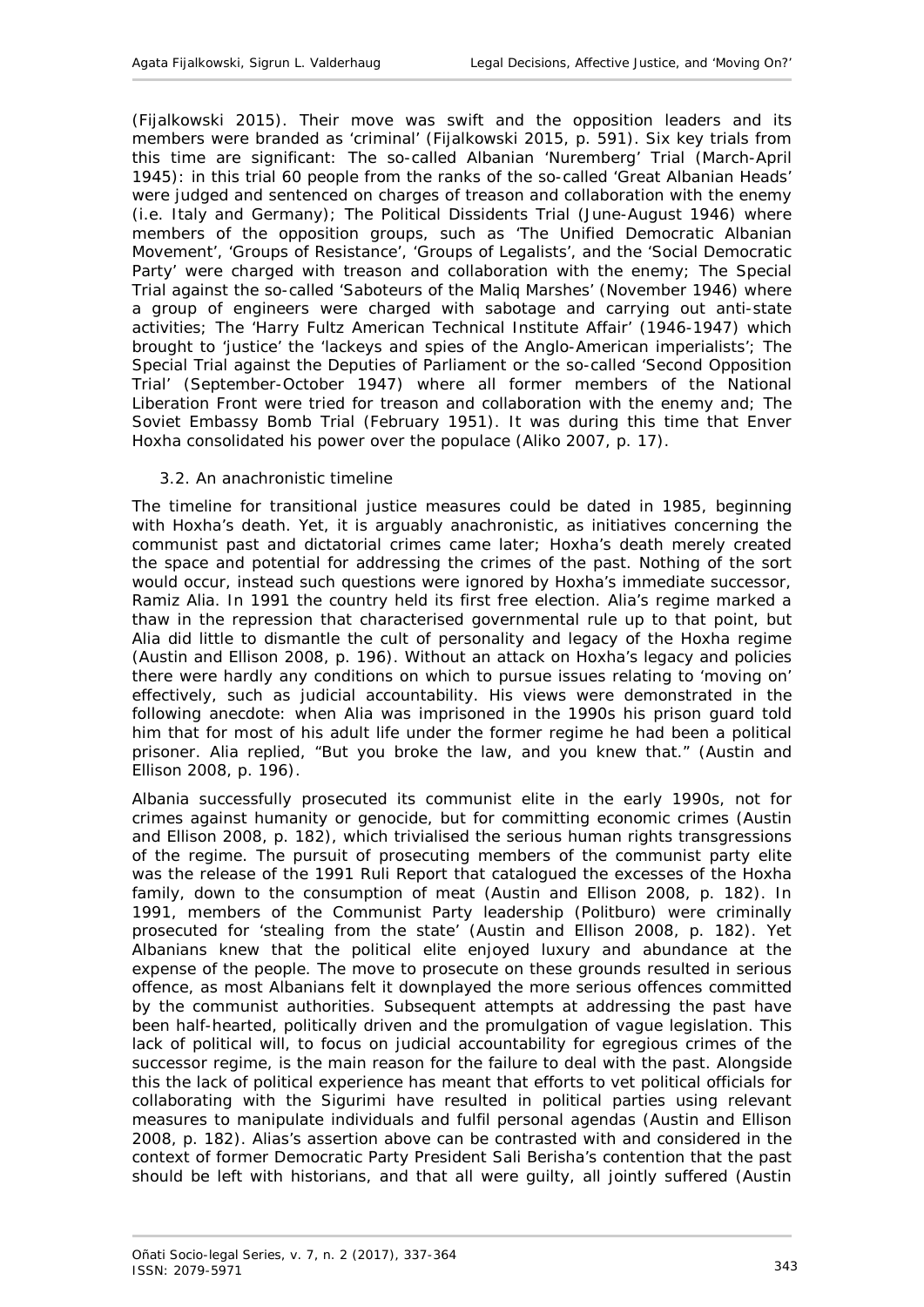and Ellison 2008, p. 182). This point was made during a time when calls for justice were strong, but measures that were taken were highly politicised. Berisha's approach to the past is largely reflected in contemporary initiatives dealing with the past.

Based on fieldwork in Albania in 2012, 2013 and 2015, Fijalkowski was confronted with images from certain trials, which featured prominently in several key initiatives that we can refer to as 'transitional justice initiatives', as they deal with the injustices of the former regime. Přibán (2007, p. 146) defines such initiatives as 'archive imperative' measures, in their being a record of past injustices. The first refers to the work of The Institute for the Studies of Communist Crimes (ISCC), created in 2010 by parliament, which carries out research on communist crimes (but has left open the possibility for criminal prosecution). The ISCC was reformed in 2013, with the election of the Socialist Party, and its remit seemingly more concentrated on gathering historical facts. On the other hand, the ISCC has more resources to pursue research on communist history, as well as to draft a less politicised screening of high-ranking government officials within the wider context of lustration. What this means in practice is unclear. Another initiative concerns the permanent exhibit at Tirana's National History Museum on the 'Genocide of the Albanian Intellectual', and its subsequent publications, including a catalogue of 'Communist Terror in Albania'.

The research carried out at the ISCC and the exhibit provides valuable evidence about key events and identifies the victims and the perpetrators, which include the judicial officials adjudicating in show trials from the 1940s and involved in maladministration of justice (Tufa [2](#page-7-0)011).<sup>2</sup> But it has not resulted in criminal prosecutions as hoped for by victims who continue to meet perpetrators in the street. This is far from efforts elsewhere where story telling has been recognised as reaffirming a commitment to the law or in relation to finding a more coherent way to manage memories (McNamee 2009). The context that is provided is through the narration of titles of the exhibit and publication. But the narration does not encourage questions that might ask how and why such atrocities occurred. The use of the word 'martyr' in relation to some victims identifies prominent victims only. Overall there is an absence of a wider, coherent narrative of the political present to 'record past political injustices, reveal them to the re-emerging public and organise them as a reminder for future generations' (Přibán 2007, p. 146). What Přibán (2007, p. 146) defines as the 'archive imperative strategy', the goal of which is to judge and condemn the past regime by other than criminal legal means, and which is a reflection of the legal and political visions of the post-dictatorial and/or postconflict state, is missing in contemporary Albania.

The current government (under Edi Rama of the Socialist Party, at the time of writing) has created a historical commission to issue a report on the dictatorship. In January 2015, the Prime Minister announced the opening of a museum named 'The House of Leaves' (Skenderaj 2015). It is found at the venue of the former *Sigurimi* headquarters in Tirana. The idea is to have a museum showing the history of surveillance in the country. The concept is motivated by German approaches to memorialisation (Illyria: the Albanian-American Newspaper 2015). On the heels of the museum initiative was the promulgation of a bill permitting individuals to access their *Sigurimi* files. The law was passed by parliament in April 2015. The Socialist Party led the majority vote, with assistance from smaller parties. The German model inspired the measures concerning access to the secret police files (Illyria: the Albanian-American Newspaper 2015).

There is very little information about these more recent measures. To date, the most far-reaching attempt at addressing the injustices of the Hoxha regime are

<span id="page-7-0"></span><sup>-</sup><sup>2</sup> In fact, the ISCC's Director wrote in 2011 about the lack of political will to criminally prosecute the perpetrators of judicial crimes, many of whom have gone on to pursue secondary careers in education and several of whom have been confronted by their victims on the streets of Tirana (Tufa 2011).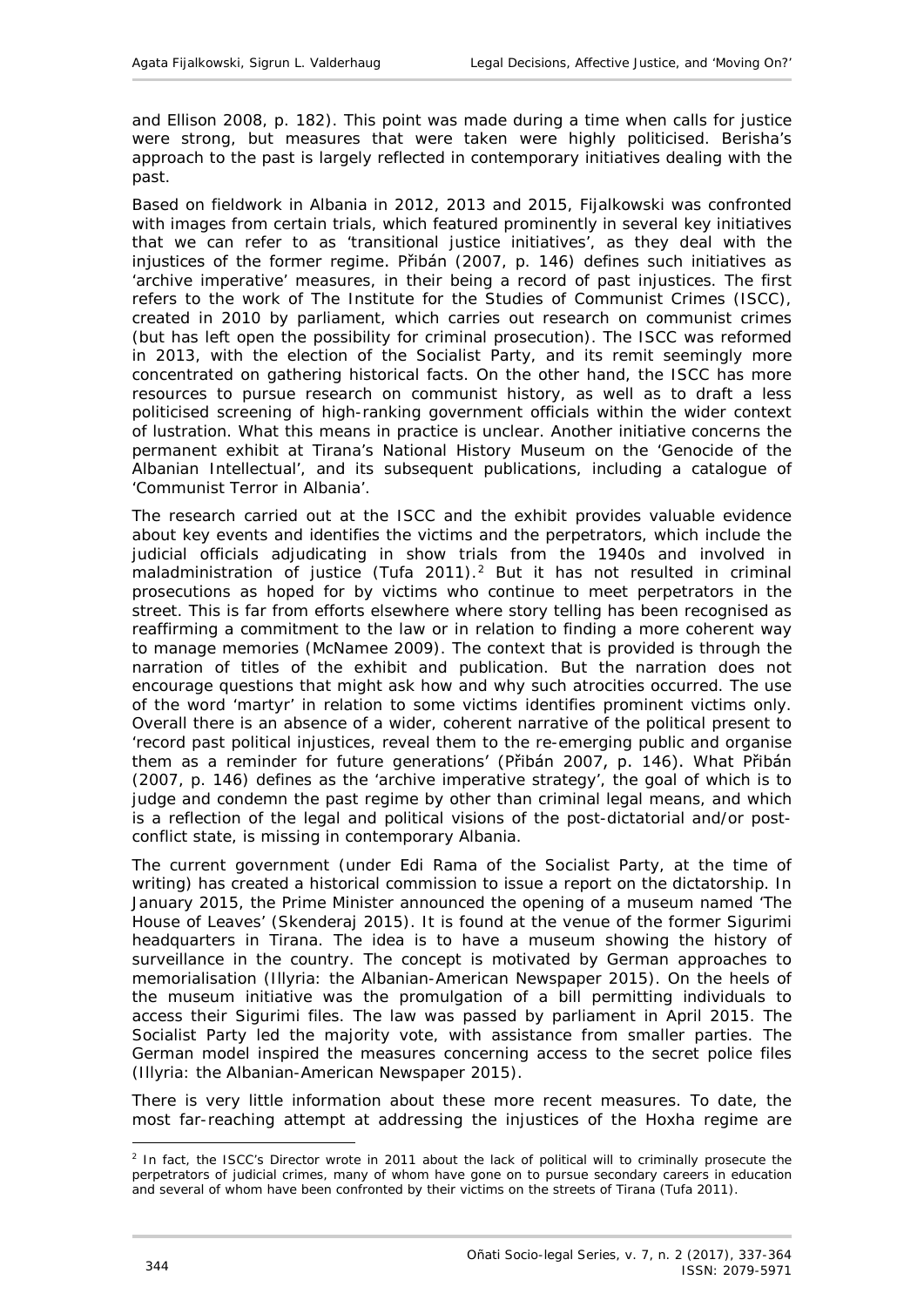encapsulated in the Ruli Report, in contrast to the limited efforts at prosecutions under the other laws, such as the Genocide Law. The 1995 Genocide Law, aimed to expedite prosecutions for the crimes of the communist era, resulted in the arrest of several members of the former communist elite, but really functioned as a screening law, which did not 'effectively lustrate and was superfluous to genocide persecutions' (Austin and Ellison 2008, p. 186). The 'archive imperative' measures have only been partially successful in setting out accounts of the past.

Albania's response departs from broader practices of memorialisation that have been taking place in post-communist Europe since 1989. For many of these states, Germany's approach to the past, or *Vergangenheitsbewältigung*, is a model. Its appeal lies in its philosophy: an attempt to analyse, to digest and to live with the past, bringing the various discourses to the public to debate. In addition to allowing space for cultural and pedagogical measures and initiatives, the German approach to the archive imperative goes far beyond the symbolic; from the start there was political will and support for pursuing the criminal prosecution of crimes committed by the previous regime (Přibán 2007, pp. 161-162). This is not the space to critique the German experience, however this unified approach and political will are missing features in Albania.

#### <span id="page-8-0"></span>*3.3. Sites of injustice*

In the Albanian case study, the discussion begins by considering the materialities found in one of the buildings in Tirana, Shopping Complex 17 November, the former site of the Rex Cinema. The building's concrete contains stories that we can 'tap into' because of processes of socialisation that permit us to attach meaning to brick. Benjamin reminds us that brick 'speaks', even in its reproduction because of our interaction with it. The concrete contains narratives about the trials that took place at this venue between 1945-1951. An image of Musine Kokalari, the writer and political dissident, from her 1946 trial accompanies these narratives. Musine's trial is significant, both for the past and present, because of her uncompromising attitude at her trial. She disrupted the narratives of communist repression then – yet was used too by the state as a means of demonstrating their power - and she continues to feature today in contemporary discourses as an example of communist repression; her image is part of the National History Museum exhibition noted above. The narratives emerging from her powerful image are intersubjective and contested, and attest to the power of the image.

#### <span id="page-8-1"></span>*3.4. The voice of materialities in space and time*

There are legacies left in brick and in image. Walter Benjamin (1973), in 'The Work of Art in the Age of Mechanical Reproduction', observes that architecture has never been idle. Buildings are appropriated by use and by perception, or as Benjamin asserts, 'rather, by touch and sight'.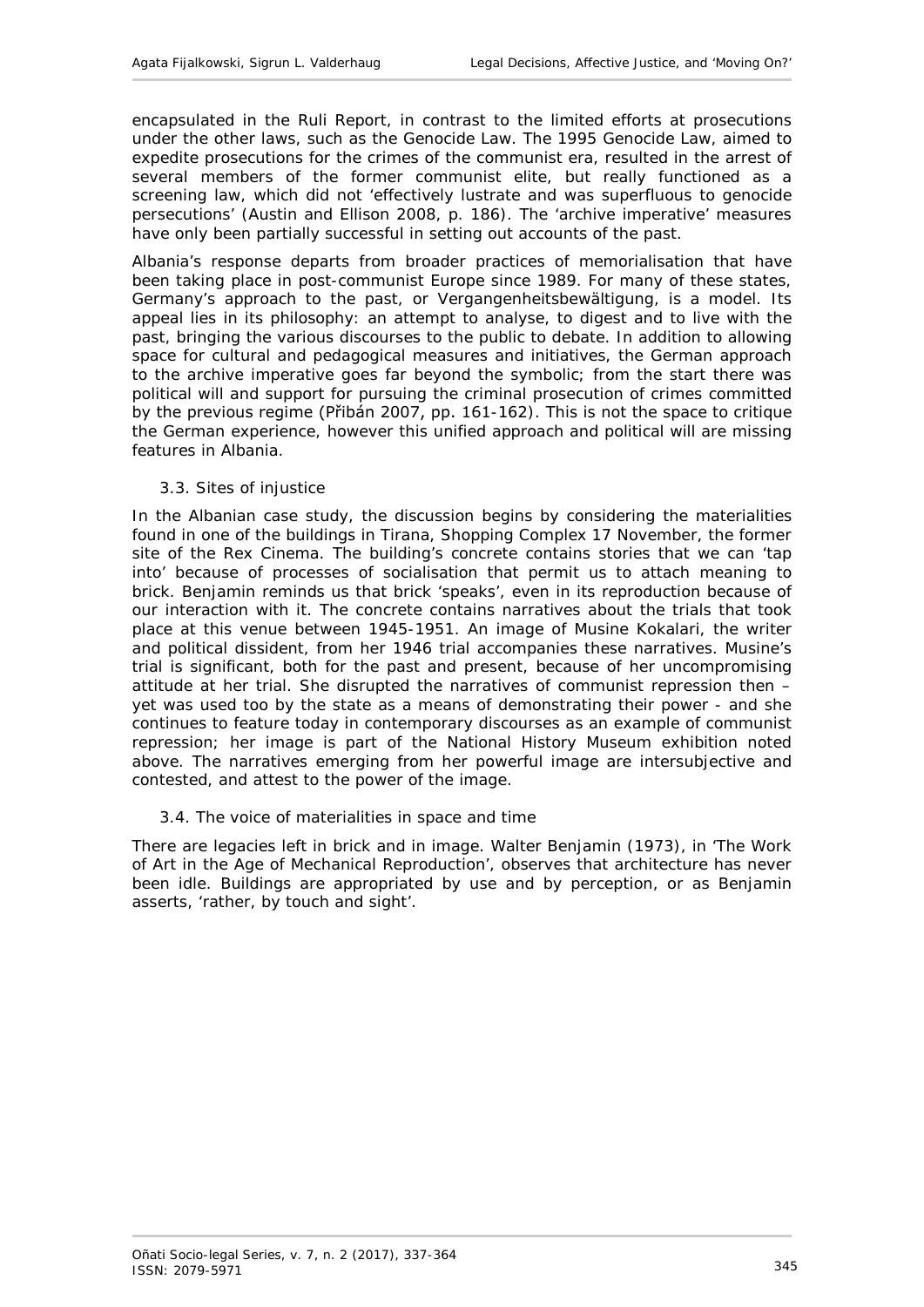

Figure 1. Photograph of shopping centre, Tirana, May 2015. © Agata Fijalkowski.

This image is of a shopping centre in Tirana. It has a ground floor of cafes, bars, and restaurants (including the best pizzeria in Tirana). An escalator takes you up to the second floor, where you find numerous bars and a few shops. The shopping centre is called Gallery Tirana, Former Cinema 17 November Complex. This is the closest to a commemorative plaque. While it is true that the venue used to be a cinema, it is less known that the cinema also functioned as a venue for the show trials carried out during Communist rule in the period 1946-1951 (see Figure 2). The choice of venue was not random. To select the cinema is to appreciate its performative value.

Performance is innate to humans and ubiquitous in our social interactions. Humans are socialised from childhood…to imitate, to pretend, to role play, to ritualise and to story tell. It is thus a simple transition to act on our performative impulses by developing artistically rendered work that reflects our dramatic nature (Johnny Saldana 2008 cited in Kisber-Butler 2010, p. 138).

Loudspeakers transmitted the proceedings across the city; the audience comprised the national and international press as well as spectators selected from the streets as well as schools (Fijalkowski 2015, p. 591). These were events not to be missed. They formed an important part of propaganda that supported the nascent regime in its quest to root out the enemy from amongst the society. Despite that fact that no further information about the trials is available to the public entering the shopping centre, the space is far from static. Space does not let us forget. The 'real' meaning of places demonstrates that we have a sense of place and a fixed identity in the middle of this movement and change. It is more constructive to look at space as a progressive sense of place that recognises that the character of the place is linked to places beyond. In other words, space is best understood socially. Our relationship with space is one that 'can provoke powerful affective responses with their qualities, designs, or aesthetic assemblages' (Fehérváry 2013, p. 7). It is human beings' socialisation that sets out the groundwork for the relationship with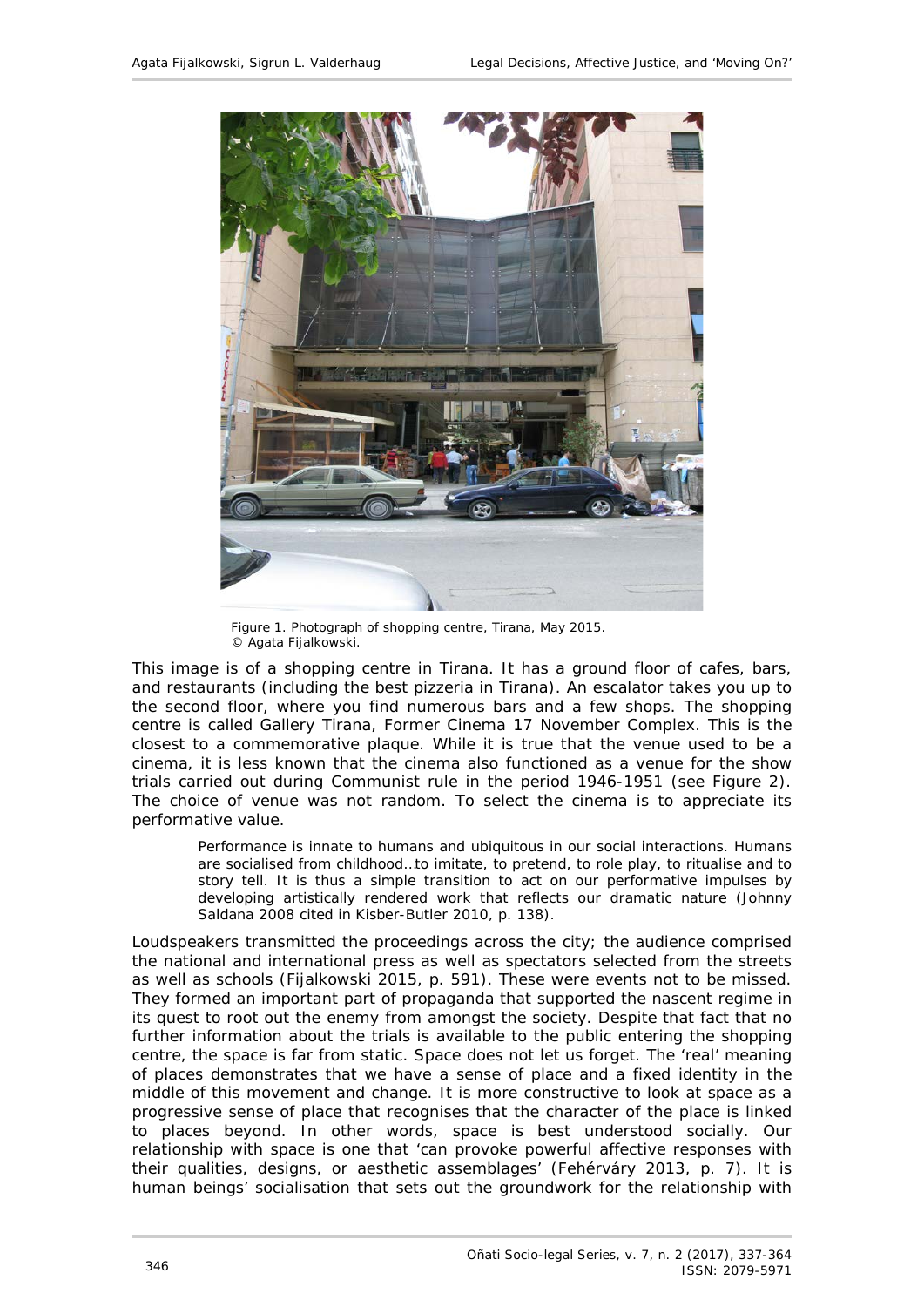aspects of the material; it concerns the process of making sense of interactions between time and space. This happens as individuals learn to recognise discrete objects and attach significance to them. This is, in fact, inseparable from the embodied or contained experiences of these materialities (Fehérváry 2013, p. 19).



Figure 2. Rex Cinema, Tirana, 1940. © AQiS, Albanian State Archives, Istituto Luce, 2934, R2/86.

Michel Foucault and his writings on space show how space itself has a history in Western experience; he examines the network of relations between the sites and society that helps to define the space. In every culture places exist that are formed in the very founding of society; these counter-sites can be understood as 'a kind of effectively enacted utopia in which the real sites that can be found within the culture are simultaneously represented, contested, and inverted, or heterotopias' (Foucault 1984, p. 3). Heterotopias are often linked to slices of time, such as museums or libraries where time never stops building up or topping up. Heterotopias seem to be pure openings but also hide curious exclusions. The way in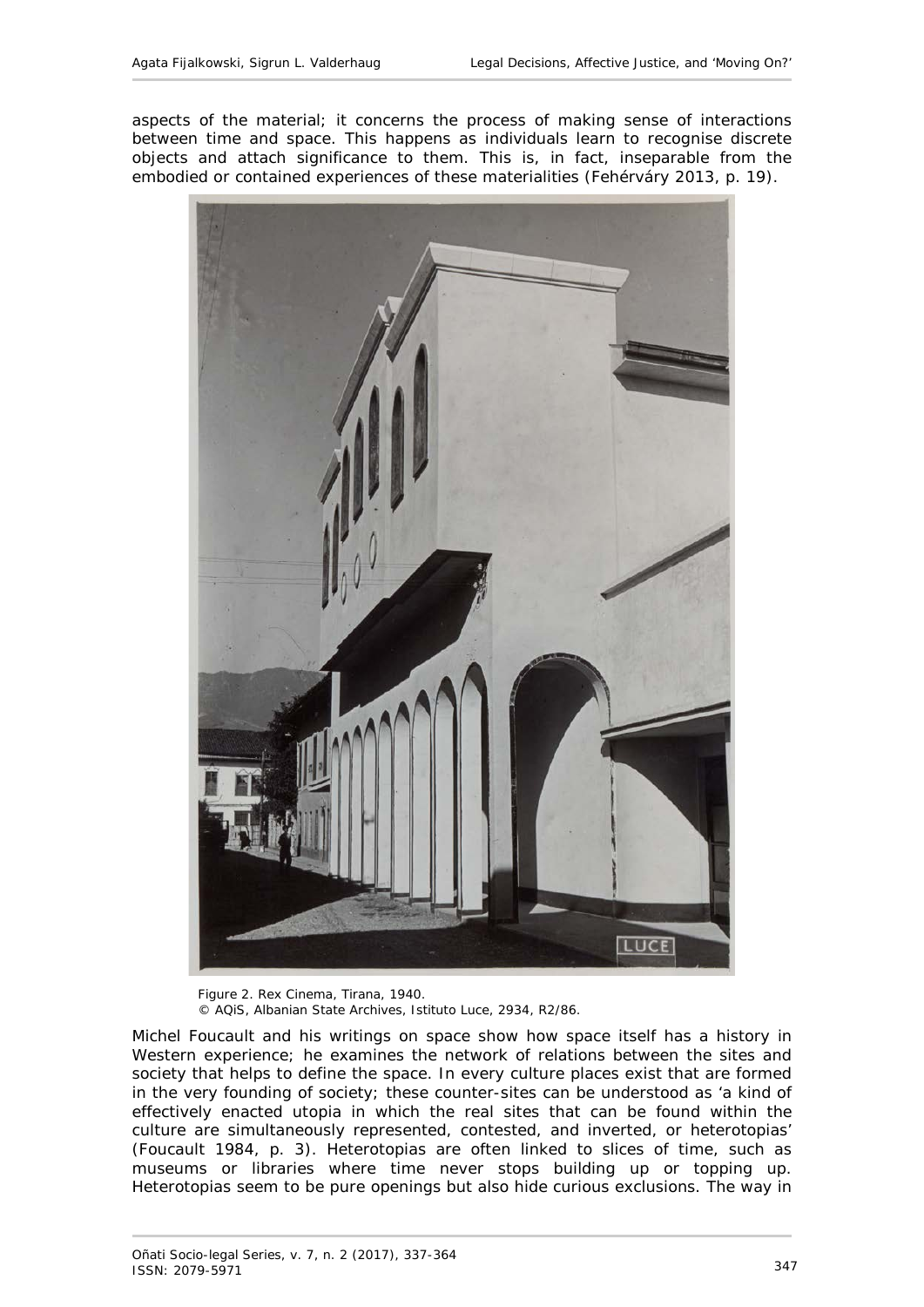which spaces relate to other sites assists understanding of materialities by the manner in which they suspect, neutralise, or invert the set of relations that they happen to designate, mirror, or reflect (Fehérváry 2013, p. 19). The inversion of time and space that we find in our appreciation of materialities leads us to a set of moments, or what Bachelard (1994) refers to as vertical time; the complex instant that gathers and concentrates many simultaneities at once (Kearney 2008). In this way, our socialisation with materialities can enrich our experience of the law, whereby law has been temporally, or in some other manner limited in reaching justice by addressing egregious violations of human rights. On the other hand, law can be found in the stories that are embedded in materialities.

One of the most important stories embedded in the shopping centre's brick is that of Musine Kokalari, Albania's first female writer from the pre-communist period. She was the 'face' of the 1946 Political Dissidents Trial and this specific image is now used as representing the communist terror in contemporary historical discourses. In her centenary year of 2017 (she was born in February 1917), her face is seen in events organised to celebrate her contribution to Albanian society: as a voice of dissidence and emancipation (Musine Kokalari Institute 2017). These events complement the initiatives to make secret files available to Albanians, discussed above. Before discussing the image in question, it is important to address the command that a photograph possesses.

Both Walter Benjamin and Roland Barthes discuss the power of the image. But both scholars focus on different components of the photography. For the former,

What is aura? A strange web of time and space: the unique appearance of a distance, however close at hand…Day by day the need becomes greater to take possession of this object – from the closest proximity – in an image and the reproduction of the image. And the reproduction, as it appears in illustrated newspapers and weeklies, is perceptibly different from the original. Uniqueness and duration are as closely entwined in the latter as transience and reproducibility in the former. The removal of the object from its shell, the fragmentation of the aura, is the signature of a perception whose perception for similarity has so grown that by means of reproduction it defeats even the unique (Benjamin 1977, p. 49).

In his observation, Benjamin emphasises how the uniqueness of the specific image is defeated by means of the repeatable production of the photographic process. Barthes concentrates on what is captured in print and what makes the subject's existence unique.

In *Camera Lucida*, for example, Barthes (2000) distinguishes between that of *studium* or cultural participation in the information or the emotion that the photograph conveys and that of the *punctum* or the surprising, involuntary transfixing element that certain images communicate. Scholars have pointed out that sight is connected to the rest of our senses, making the experience of looking at a photograph something that is synaesthetic (Stoehrel 2013). This, in turn, means that historical reality can be acquitted through representations of the real. Moreover, in the postmodern context, we depend on media narratives and reporting of events to inform our reality. Historical reality can differ from the produced image and create problems. Additionally, a photograph is the trace of something that exists. 'In the photograph we are looking at something that has been and is no longer there […] the *temps ècrasè* ('defeated time') (Barthes 2000). The photograph has a relationship with truth that creates meaning beyond the iconic (Stoehrel 2013, p. 558). Benjamin, Barthes and others address levels of the image and affect that can explain the bodily and sentient experience to become meaningful.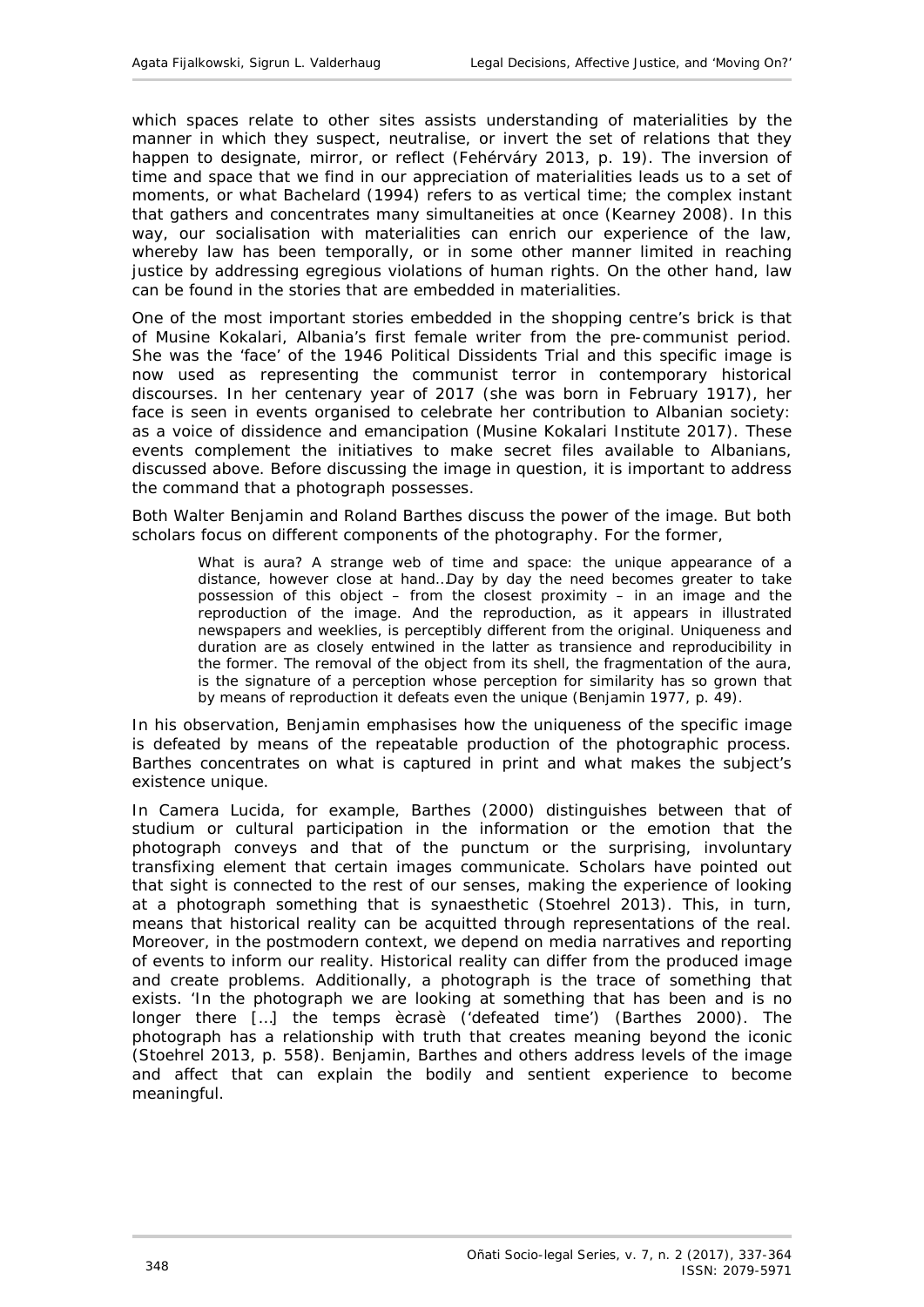

1551 GJY I SAMI (STIRASHI AS SHOKE, WELL KOKOLAMI PERPARA TRUPIT GJYKUBS,

Figure 3. Musine Kokakari at her 1946 trial held at Rex Cinema © ATA, Albanian Telegraphic Agency Archives

Musine Kokalari's image serves as an example that concerns the meaning of space and the power of images in relation to the limitations of the law. Her life account is one of the most poignant of the 20<sup>th</sup> century. Hers is a story of ambition (as a writer and political voice), repression (by the dictatorial regime), tragedy (her imprisonment and exile), and legacy (of hope, in keeping her story, and other stories, alive) (Fijalkowski 2015). However, it is important to note that her image is a significant part of contemporary Albanian discourse about its communist past and communist terror, not as the country's first female writer from the pre-communist period, but first and foremost as a voice of resistance and dissent. Musine's account is shared by and part of fragmented narratives and diverging discourses. Her story and image are assigned to researchers at the ISCC and both are common to survivors and survivors' families of the dictatorship. Some of the narratives might diverge on points of memory and judicial accountability, as noted by Fijalkowski (2015) and Tufa (2011).

Recalling Barthes, it is the cultural participation in the information or the emotion that her image conveys and that of the *punctum* that communicates to the viewer her story. Musine's life account, as it is set in present day historical narratives, points to the complexities arising from the archive imperative which derive from establishing an ideal record of the past, which might not always be possible owing to the absence of coherence in the management of accounts, records and memories.

In 1945 Musine was arrested for being the alleged leader of an opposition group. In fact, Musine was a co-founder and an active member of the Albanian Social Democratic Party *(Bashkimi Demokrat)*. The group's contact with British officials and its campaign for transparency in future political elections meant that the authorities would eventually suppress its activities and find the necessary grounds on which to pursue criminal charges, such as treason, in 1946 (Fijalkowski 2015, p. 588). Musine's uncompromising attitude towards an especially aggressive court was her legacy. She was given the floor after the prosecution had rested its case. She read out her defence but was interrupted by the court because it was felt that what she was saying did not relate to the charges. The court sentenced Musine to 20 years' imprisonment in one of the most brutal labour camps in the country. After 16 years of incarceration, Musine was released and exiled to northern Albania, near to where she spent her imprisonment, and where she was forced to work as a manual labourer. She was kept under surveillance for the rest of her life. When Musine fell ill with cancer, she was refused a hospital bed. Musine died in August 1983. In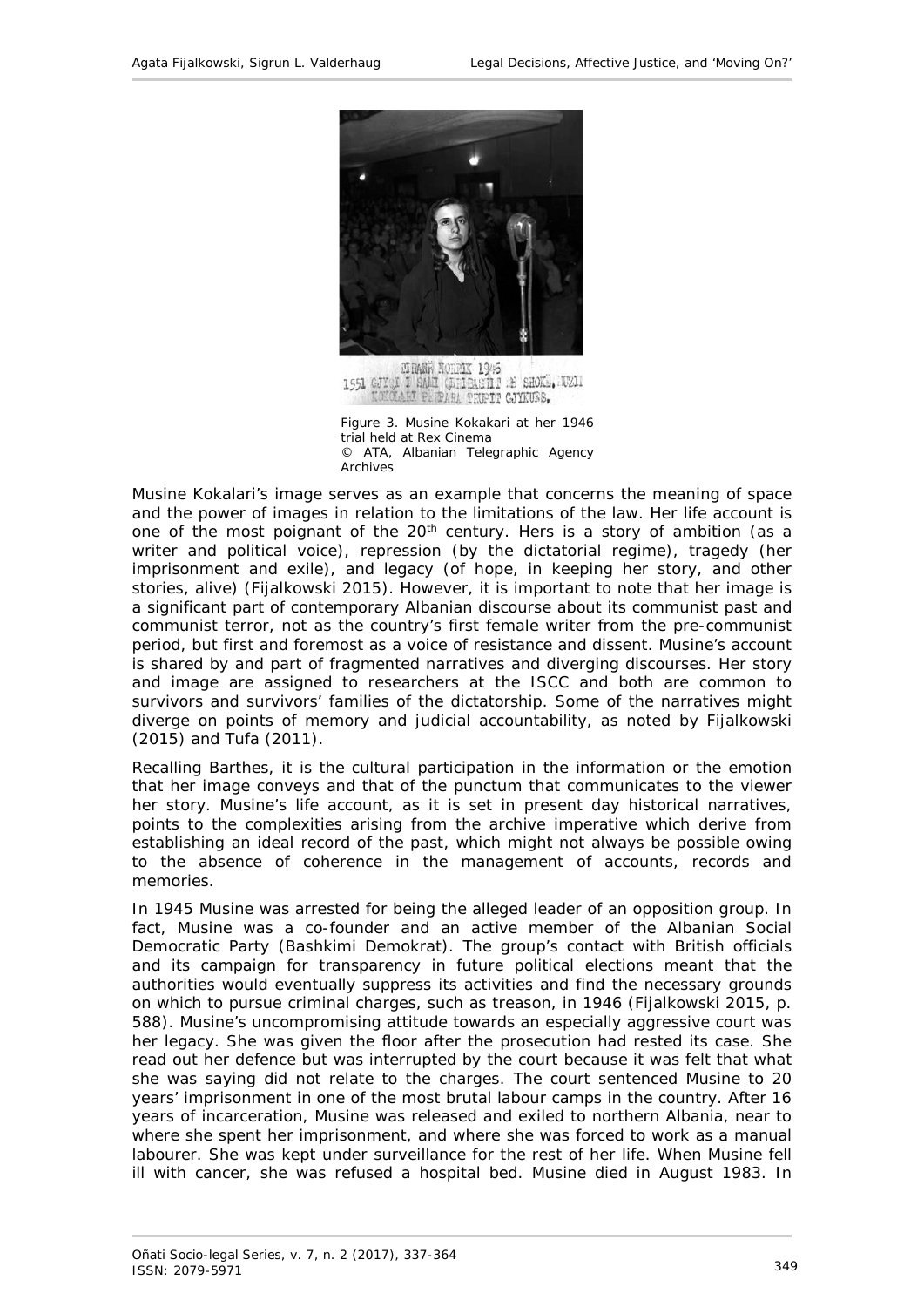1993, the Albanian president declared several Albanians, including Musine Kokalari, to be 'Martyrs for Democracy' (Fijalkowski 2015, pp. 588-589).

Photographs from her trial served an important purpose for the regime and its propaganda (see Figure 3). Musine's image not only forms part of the modern day exhibitions about the country's communist past, but at that time in 1946, her image made the front page of the main broadsheet for two weeks running (Fijalkowski 2015, p. 591) and formed an important component in the regime's propaganda machine – demonstrating that enemies of the class struggle will be punished. Today, in some ways, Musine's image constitutes the failure of this struggle. Her image represents the evidence of political resistance, a strong challenge to the contention that the communist authorities managed to destroy any remnants of resistance. In her image we relive her stance before the court each time we see it: the idea of pluralism and the contention that 'It is not necessary to be a communist to love Albania' (Fijalkowski 2015, p. 589).

Musine's image and the Albanian experience demonstrate the absence of law as a feature of justice in post-communist Albania. At the same time however, it is worthwhile reminding ourselves that law is also an important space, or venue, where we return to the past and deal with the past, which might also involve a confrontation with the past (Bell 2014, pp. 5-15). Law derives from and is channelled through the normative practices of society. Encounters with art are also normative encounters. They raise questions about the past and challenge its narratives (Bell 2014, pp. 5-15). In fact, art can provide important alternative and complementary solutions in certain places and for specific segments of society.

In this way, the use of art becomes a means of memory and acknowledgment. Different aesthetic practices can highlight justice roles and document crimes that legal proceedings are not able to do, for a variety of reasons: this is done in an effort to also restore dignity to the victim (Bell 2014, pp. 5-15). A photograph can certainly assume this role. Law becomes jurisgenerative (Bell 2014, pp. 5-15), embracing creativity, through these normative encounters. This neglected feature of law can reveal ways in which the image may have a vital part to play in restoring the dignity of victims, as well as playing a vital part in the transition from dictatorship to democracy (Bell 2014, pp. 5-15). 'To transform the individual based in a mythic universality, photography succeeds by means of the mask, which ends up inserting itself between the individual photographed *('le spectrum'*) and the regard of the spectator of the photograph itself' (Barthes 2000, pp. 71-76). This has particular relevance for discussions concerning the law and its limited success in addressing the injustices of the predecessor regime. Despite the mismanagement of the relevant discourses in Albania, we see how space and image 'speak' and contain a legacy that can be 'unpacked' to contribute to the limitations of the law in addressing the past in a meaningful way; in other words, the urge to 'move on' is part of the relationship between society and materialities.

The engagement with space and images are normative encounters that derive from the wider body politic. The narratives that emerge from the selected examples challenge the discourses about the Albanian communist past and identify the lack of cohesion in story telling; a cohesion that paradoxically is intact in the materiality itself. The image reactivates its object in the particular situation of the observer. In the absence of an archive imperative that 'tells all', Musine's image becomes a heterotopic site for some segments of Albanian society, the survivors of the dictatorship, the survivors' families, and the younger generation of Albanians who gain knowledge about the past from families or from exhibitions that acts as an ideal record of the past for those who believe in the communist past, as well as those who believe in a democratic future. As Foucault instructs, heterotopic sites are often created following attempts to construct spaces; they are other sites, an answer to the messiness that surrounds them, a heterotopia of 'compensation' (Foucault 1984, p. 8).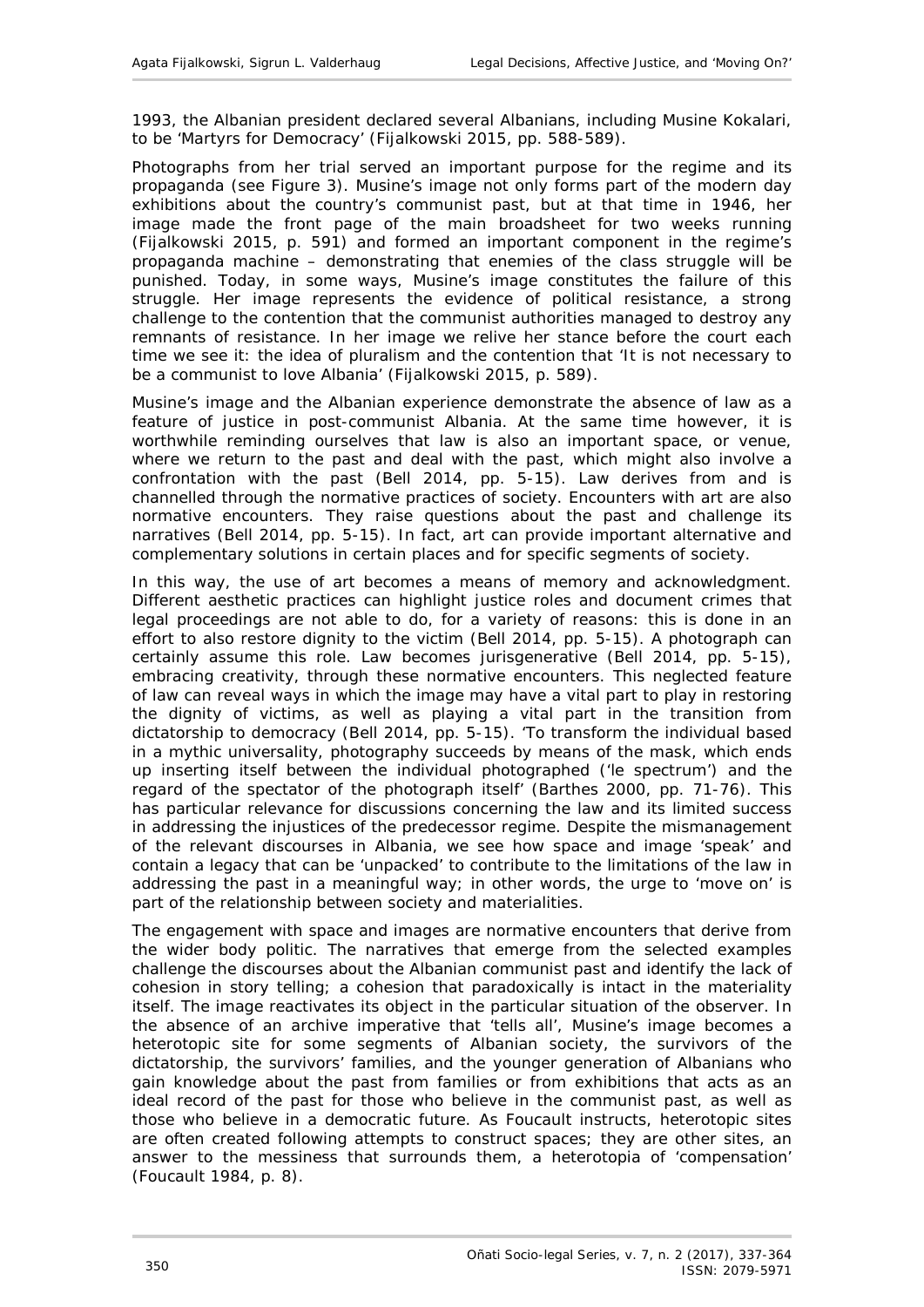Our case studies draw our attention to the master narratives that have been driven by specific agents (namely political agents with the assistance of story tellers, such as the organisers of an exhibition or film-makers). The Albanian case study is an example of a contested archive imperative strategy, lacking (on the part of the political leadership) a common vision rooted in either a cathartic airing or as a foundation for the polity. This is to the detriment of the Albanian society, a community that is still emerging from the violence and repression of the Hoxha regime.

We now turn to Sierra Leone. While Sierra Leone, unlike Albania, has had more success with criminal prosecutions, even here, justice has not been fully achieved. In the efficacy of Sierra Leone transitional justice, certain voices and memories nonetheless remain silent. Works of art, such as the two films analysed, create alternative, heterotopic spaces for these stories to be performed and archived.

## <span id="page-14-1"></span><span id="page-14-0"></span>**4. Sierra Leone**

## *4.1. Background and context of the war*

The complexity of Sierra Leonean history and culture is key to understanding both the 1991-2002 Civil War and the subsequent efforts to achieve peace, justice and reconciliation. Some aspects of this complexity permeate societal differences in ways that make them particularly worth emphasising – notably strong patrimonial (Harris 2013, p. 167) and generational (Stovel 2010, p. 125) power hierarchies entrenched through both formal and informal norms and practices, as well as complex networks of dependency systems underpinning societal functioning (Ferme 2001, pp. 106-107). Achieving a sense of justice and 'moving on' after a conflict characterised by widespread use of child soldiers and systematic destruction of familial structures across regions and ethnic groups, need to be considered within this particular context.

Up until independence,<sup>[3](#page-14-2)</sup> Sierra Leone's diverse population largely coexisted peacefully across ethnic, cultural and religious differences (Hirsch 2001, p. 24). Unfortunately, the legacy of British colonial rule included the entrenchment of patrimonial and clientalist chieftancy systems (Stovel 2010, p. 63-65). Similar to other sub-Saharan colonies, traditional checks and balances were effectively eradicated in order to centralise power with the colonial administration, leaving chiefs with unrestrained power so long as they enjoyed the support of the British (Yeh 2011, p. 192). When the British withdrew their colonial powers, these chiefs sought to enact this system of corruption and despotic rule on a national level (Yeh 2011, p. 197). Ethno-regional identity gained political currency, and cleavages grew between north and south and between Freetown and the rest of Sierra Leone (Hirsch 2001, p. 24). From being regarded the 'Athens of West Africa' at the point of independence (Hirsch 2001, p. 13), Sierra Leone found herself at the bottom of the UN development index by the time of the Revolutionary United Front's (RUF) military invasion thirty years later.<sup>[4](#page-14-3)</sup>

The 1991 invasion by the RUF, a paramilitary rebel movement, marked the start of an eleven year long civil war, which was exceptionally brutal (Coulter 2008, p. 58) and characterised by its sporadic but extreme violence (Millar 2012, p. 132). In addition to the RUF, three military groupings are often cited as the main fighting factions of the war: 1) the Sierra Leone Army (SLA); 2) a collection of local defence militias organised under the Civil Defence Forces (CDF), which was formed as a response to the inadequate protection offered by the SLA; and 3) the Armed Forces

<span id="page-14-2"></span><sup>&</sup>lt;u>.</u> <sup>3</sup> Sierra Leone was under British rule from 1808 (Freetown only) and 1896 until 1961 (Hirsch 2001, p. 113).

<span id="page-14-3"></span><sup>&</sup>lt;sup>4</sup> Sierra Leone was ranked 159<sup>th</sup> of 160 countries in 1991 (United Nations Development Programme 1992, p. 20).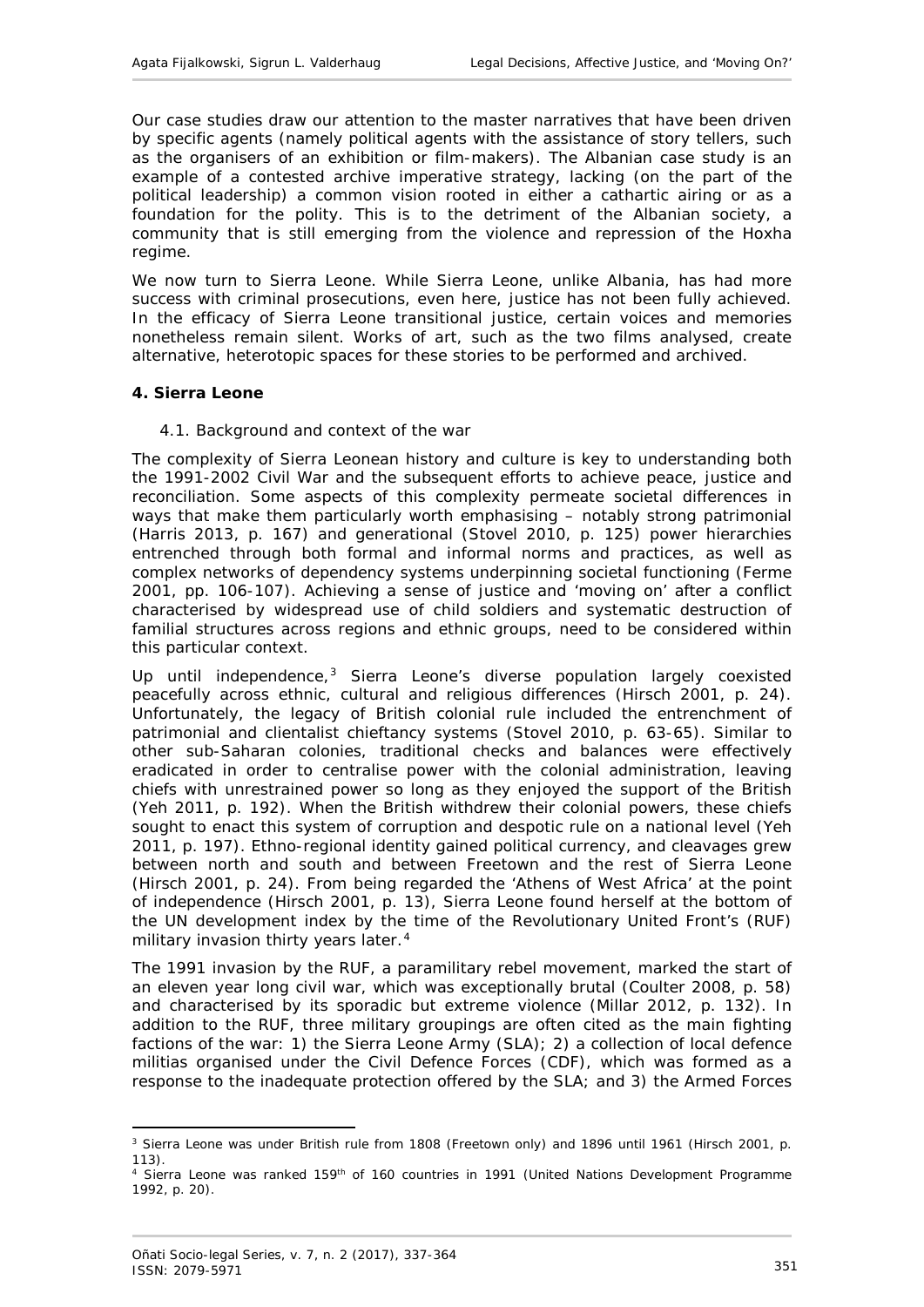Revolutionary Council (AFRC), a junta organisation which collaborated loosely with the RUF.

Widespread use of child soldiers and amputations of limbs as military strategy are perhaps the conflict's most widely known features. All military factions were responsible for an array of war crimes (Coulter 2008, p. 58), including the use of child soldiers (Sierra Leone Truth and Reconciliation Commission 2004, p. 260), but most of the atrocities were committed by the rebels (Shepler 2014, p. 138). As their popular support gradually diminished, civilian terror became a key military strategy for the RUF to press for negotiating power. Similarly, as the access to volunteer fighters dried up, they relied on the abduction and forced initiation of children to maintain military forces (Stovel 2010, p. 93). Whereas the children fighting for the anti-RUF militias of the Civil Defence Forces (CDF) were commonly volunteer soldiers who enjoyed the support of families and local communities (Archibald and Richards 2002, p. 345, Sierra Leone Truth and Reconciliation Commission 2004, p. 260), the situation was radically different for the majority of children in the RUF (Stovel 2010, p. 155). The initiation into RUF forces included children having to witness or partake in atrocities against their own families, which made it extremely difficult for them to return to their local communities at the end of the war (Waschefort 2010, p. 190). By destroying the children's familial and social structures, the RUF sought to create new bonds of loyalty and dependency to the organisation (Stovel 2010, p. 94). Harsh military training and extensive drug use typically followed the initial trauma of abduction, and facilitated a transformation of the children into ruthless fighters (Stovel 2010, p. 94).

Throughout the conflict, all warring factions were guilty of torture, mutilations, killings, and sexual violence (Stovel 2010, p. 94). In particular, however, the RUF was responsible for widespread atrocities against civilians, including campaigns of amputation of hands and feet (Coulter 2008, p. 58). The amputations effectively undermined people's ability to sustain themselves, which in turn had implications for post-war reconstruction. The societal effect of the mutilations can be understood within Maria Berghs' (2011) notion of a decline in 'distinct battlefields' in current conflicts, which in Sierra Leone, like in other recent conflicts, was expressed through the strategic targeting of civilian structures and bodies (Berghs 2011, p. 1400). For Berghs (2011, p. 1400), this shift represents a transformation of the body into a currency of power. In Sierra Leone, mutilation of civilians contributed to a reversal of patrimonial power structures by targeting the labouring body, thus inverting dependency relations (Berghs 2011, p. 1400). Widespread sexual violence similarly targeted society's reproductive capacity as symbolised by the female body (Berghs 2011, p. 1400). Like crimes of mutilation, sexual violence can be seen as undermining patrimonial power in a culture where access to dependents, notably through taking wives to bear children, is a type of social currency which is mostly available to men (Ferme 2001, p. 172, Stovel 2010, p. 136). In Sierra Leone, adult identities are highly gendered and tied to 'one's reproductive and productive capacity and actions' (Berghs 2011, p. 1401). The atrocities committed during the war disrupted these identities by mutilating and disabling the body, the symbolic site of adulthood, and thereby subjecting men and women to new forms of dependencies. Replacing the patrimonial system with egalitarianism was indeed part of the RUF's ideological vision (Abraham 2000, p. 16), and although ideology became less and less important to RUF activity, their specific techniques of violence continued to effectively target the core of Sierra Leone's social infrastructure in an attempt to challenge existing power structures and gain political influence. The societal damage was substantial and when violence finally ended in 2001, postconflict reconstruction had to accommodate this new social reality.

# <span id="page-15-0"></span>*4.2. After the war: transitional justice (un)done*

There is no doubt that three factors importantly influenced what transitional justice measures were employed in Sierra Leone after the war. First was the domestic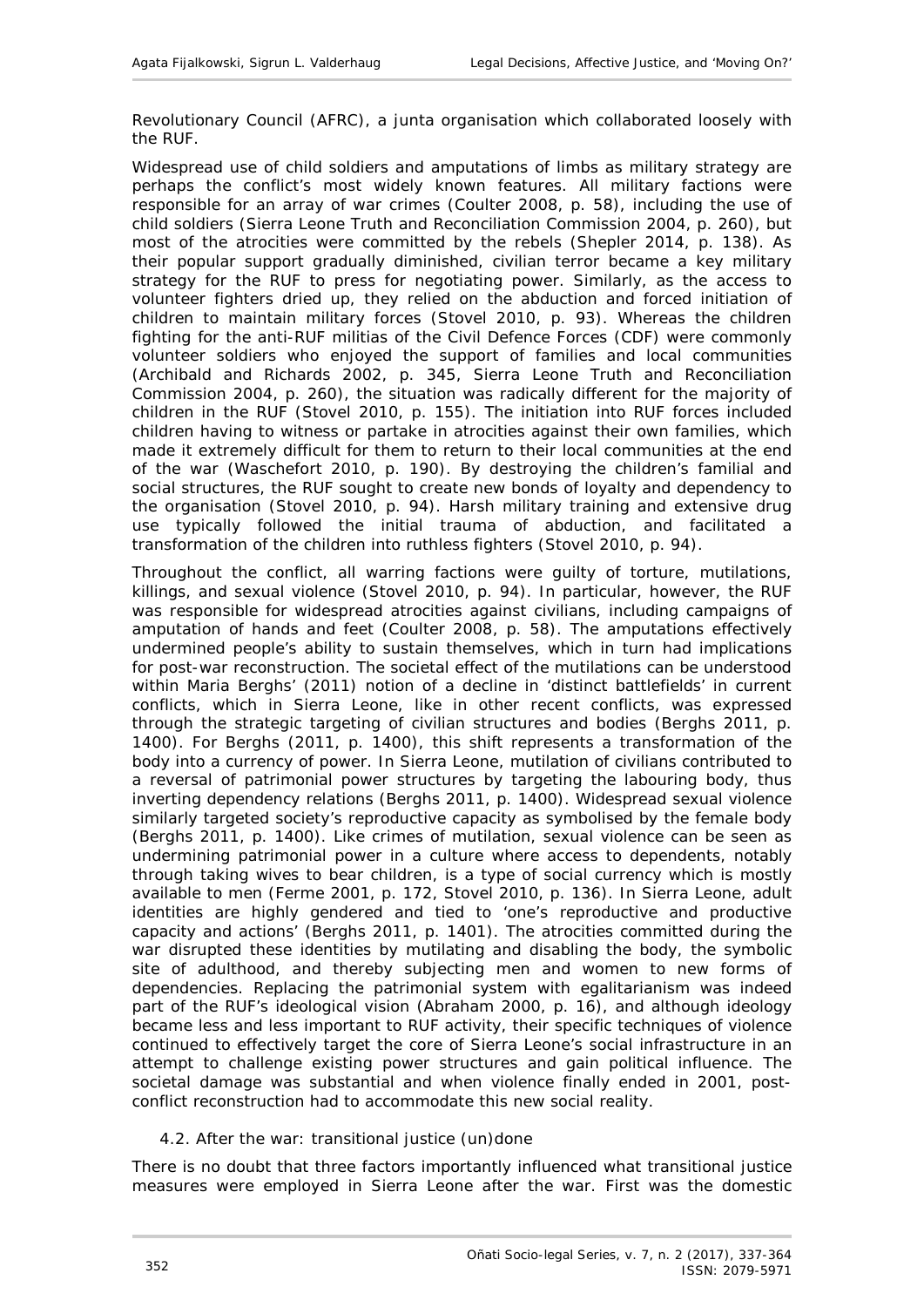political climate towards the end and in the immediate aftermath of the war, which was open to international influence and assistance, as evidenced through the Sierra Leonean government's initiative to establish a criminal tribunal in collaboration with the United Nations (UN) (Schabas 2006, pp. 36-37). Second was the international community's growing awareness of transitional justice as a field of knowledge and policy. From the late 1980s and onward, the field of transitional justice grew out of 'a set of interactions among human rights activists, lawyers and legal scholars, policymakers, journalists, donors, and comparative politics experts concerned with human rights and the dynamics of "transitions to democracy"' (Arthur 2009, p. 324). Lastly, important international experience had been gained through the South African Truth and Reconciliation Commission and the International Criminal Tribunals for the former Yugoslavia (ICTY) and Rwanda (ICTR).

What followed, and what became prominent in Sierra Leone transitional justice, was the presence of both a criminal tribunal and a Truth and Reconciliation Commission (TRC). Whereas the TRC was included in the 1999 Lomé Peace Agreement, the Special Court for Sierra Leone (SCSL) was first established in 2002 by agreement between the Sierra Leone Government and the UN. Unlike the international criminal tribunals of Rwanda and the former Yugoslavia, the Special Court for Sierra Leone (SCSL) is a hybrid said to straddle the distinction between a national and international court (Cryer 2001, p. 437). The Court was located in Freetown (Cassese 2006), $5$  securing a justice process of closer geographical proximity to the affected people than either the Yugoslavia or Rwanda Tribunal, which were located in The Hague and Arusha respectively. The Court's judges were appointed by both the UN and the Sierra Leone Government, and consisted of a wide range of nationalities.

Whilst the TRC concluded its work in 2004, the Special Court was in operation until 2013. By then, four criminal cases had been heard against a total of nine defendants deemed to be amongst those who bore the 'greatest responsibility for serious violations of international humanitarian law and Sierra Leonean law committed in the territory of Sierra Leone since 30 November 1996' (Article 1 Statute for the Special Court of Sierra Leone). The TRC, with its wider mandate, had by contrast heard (and radio broadcast) the public testimony of about 350 people (Stovel 2010, pp. 202, 213). $6$  The four-volume final report, which concluded the Commission's work, was published in 2005 and represented an unprecedented documentation of Sierra Leone's history and an important break with the country's 'culture of silence' (Stovel 2010, p. 216). The legacy of the Court includes initiatives, such as legacy reports, an archive, a legal information service and, notably, a Peace Museum established on the Special Court premises after its closing. In providing a 'physical and intellectual space to question the causes of the conflict and to discuss the nation's on-going commitment to preventing future conflicts' the museum aims to promote a culture of peace, reconciliation and human rights (Sierra Leone Peace Museum 2017). With its emphasis on architecture, visualisation and civil society engagement, the museum offers another site for commemoration and story telling.<sup>[7](#page-16-2)</sup> Yet there is strong sense that, despite the raft of transitional justice measures deployed in Sierra Leone, justice has not been achieved.

The use of both a criminal tribunal and a truth and reconciliation commission in addressing past atrocity makes Sierra Leone a prime example of *effective* transitional justice, and it is considered 'one of the most successful examples of peacebuilding and integration' (Boersch-Supan 2009, p. 5). At the time of writing,

<u>.</u>

<span id="page-16-1"></span><span id="page-16-0"></span><sup>&</sup>lt;sup>5</sup> It should be noted, however, that for security reasons the Charles Taylor trial took place in The Hague.  $6$  The public testimonies were chosen from among 7706 written statements that were submitted to the commission.

<span id="page-16-2"></span> $<sup>7</sup>$  In addition to a copy of the Special Court's legacy archives, the museum houses collections of</sup> artefacts, photographs and war stories, is connected to a 'Memorial Garden' by a 'memorial Peace Bridge', and works closely with civil society organisations and civil groups across Sierra Leone.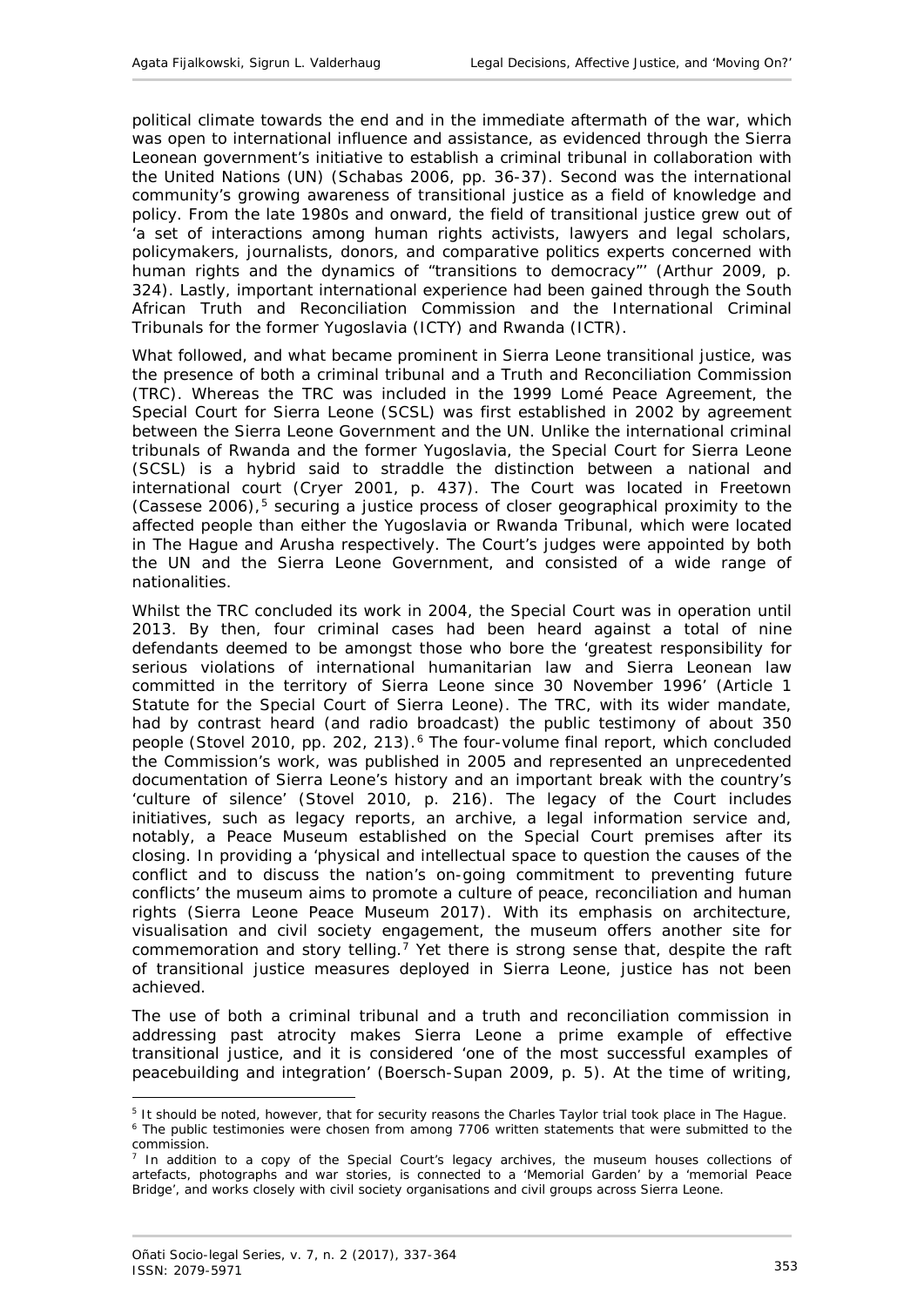the country is in its fifteenth year of sustaining peace and civilian rule.<sup>[8](#page-17-0)</sup> Remarkable attitudes of reconciliation and forgiveness seem to exemplify Sierra Leone as a model of successful transitional justice. Unlike the Albanian experience, Sierra Leone appears timely and efficient in addressing past human rights violations. However, this is only partly due to formal transitional justice mechanisms. Indeed, both the Truth and Reconciliation Commission and the Special Court have been widely criticised (Kelsall 2009, p. 132, Millar 2012, p. 132).

According to the Sierra Leone Truth and Reconciliation Commission Act 2000 Art. 6, the objectives of the Commission are

to create an impartial historical record of violations and abuses of human rights and international humanitarian law related to the armed conflict in Sierra Leone […] to address impunity, to respond to the needs of the victims, to promote healing and reconciliation and to prevent a repetition of the violations and abuses suffered.

These are ambitious aims, which in themselves can be seen to reflect and be situated within an international discourse of truth-telling as transitional justice paradigm (see Shaw 2007, pp. 189-193, Millar 2010, pp. 487-489). Unfortunately, and despite the importance of the Commission's final report to history writing and documentation, studies have demonstrated shortcomings in the Commission's achievement of these aims. Gearoid Millar (2010) shows how many Sierra Leoneans considered the TRC either as a provocation for opening up old wounds without bringing material relief, or as redundant in that it did not add anything new to the messages of peace and forgiveness that had been advocated by religious leaders for years previous to the establishment of the Commission (490-492). Rosalind Shaw (2005) describes the fear evoked by the TRC in ex-combatants, who would frequently go into hiding upon the arrival of the Commission's hearing sessions (Shaw 2005, p. 4). Ex-combatants were anxious that information would be passed on from the Commission to the Special Court (Shaw 2005, p. 4), but also that their stories would invoke violent retaliation, a worry they shared with numerous civilians who chose not to provide testimonies for the same reason (Shaw 2007, p. 194).

Largely an elite project, the Commission's mission of truth-telling was at odds with established local strategies for social rehabilitation. In communities across Sierra Leone, faith and religion have been crucial facilitators of post-conflict reconciliation and forgiveness (Millar 2012, p. 132). Social forgetting in the context of these local belief systems is not so much erasure as it is acceptance of the past as part of God's omnipotence and, consequently, a willingness to leave the pain of the past with God instead of seeking revenge (Millar 2012, p 136). Frequent use of traditional idioms, proverbs, and philosophies has also helped position a national narrative of social healing firmly within wider perceptions of cultural identity (Stovel 2008, Boersch-Supan 2009, Millar 2012). As summarised by Rosalind Shaw (2007, p. 195):

In many communities, people sought to displace explicit verbal memories of this violence through a range of social and ritual practices – sacrifices, prayer, exorcism, funerals, ritual healing, church services – the purpose of which was to create 'cool hearts' that form the basis for life in a community.

The verbal narration of the past advocated by the TRC did not square easily with these local approaches of social healing and moving on.

The Special Court benefitted from the experiences of other international tribunals, in particular the Yugoslavia and Rwanda Tribunals, and attempted to address and overcome some of the difficulties these tribunals had faced. However, critiques have pointed to important shortcomings in the work of the Special Court. According to Tim Kelsall (2009), the legitimacy of the Court was, from the outset, undermined by the choice of indictees, of whom several were either relatively small fish or

-

<span id="page-17-0"></span><sup>&</sup>lt;sup>8</sup> Since the end of the war, Sierra Leone has had three general elections, one of which included a change of presidential power.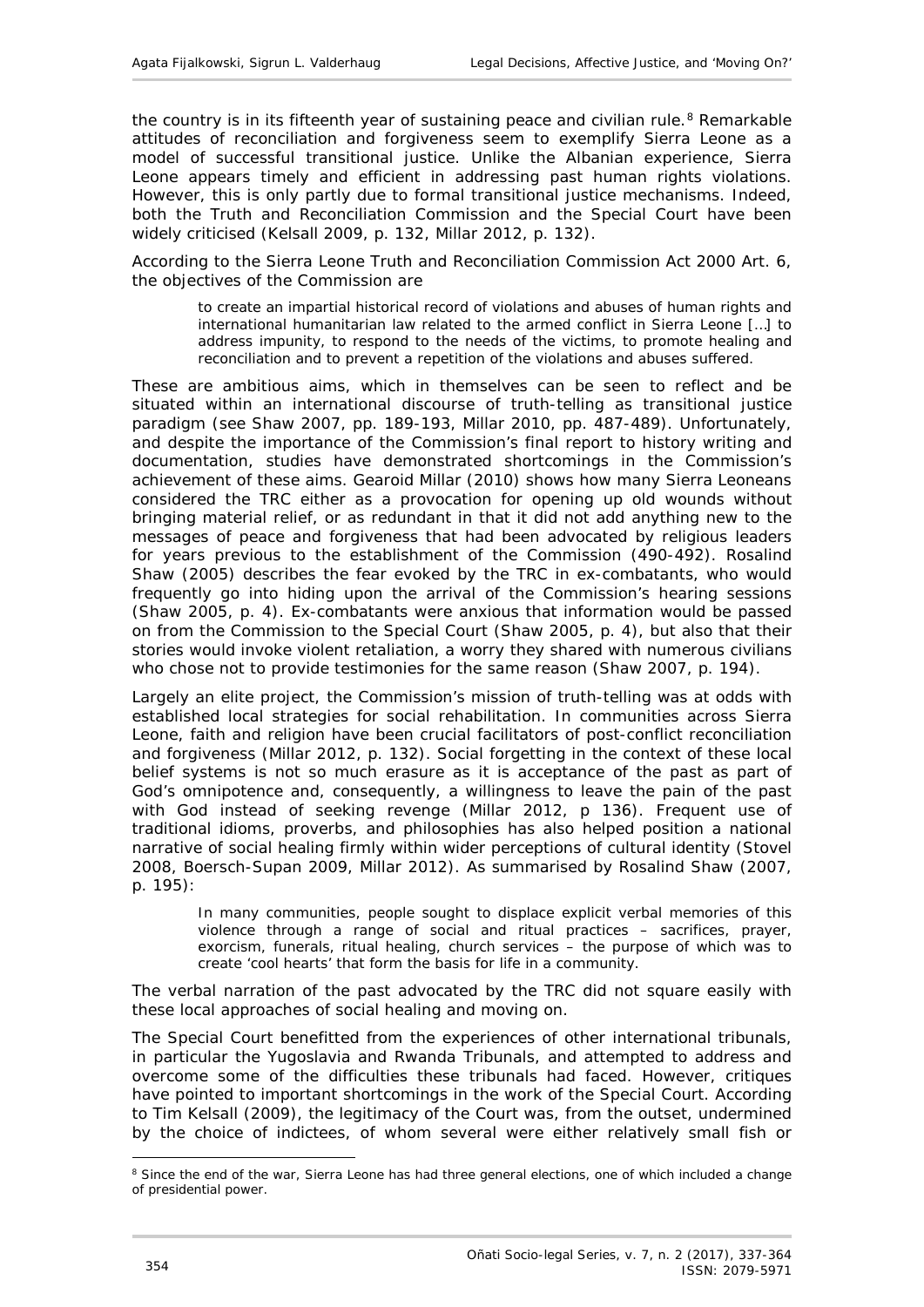enjoyed substantial popularity (Kelsall 2009, p. 134). In particular, the indictees from the CDF were regarded by many as national heroes, and their prosecution sparked widespread discontent with the Special Court (Kelsall 2009, p. 134).

From the point of view of the victims of CDF atrocities, a greater concern in relation to the Court's contribution to justice was the fact that sexual violence was not included in the indictment (Kelsall and Stepakoff 2007, p. 360). All evidence related to sexual violence was therefore omitted from the proceedings, and several victimwitnesses were consequently not allowed to talk about or obtain justice for the sexual violence they experienced during the war (Kelsall and Stepakoff 2007, p. 356). Whilst the experience of telling one's story before the Special Court has been described by some witnesses as positive and a relief (Stepakoff 2008, p. 19), the silencing of the victims of sexual violence at the CDF hearings led to 'intense disappointment' and 'considerable psychological distress' in these individuals (Kelsall and Stepakoff 2007, p. 372).

Similar to the Truth and Reconciliation Commission, the Special Court failed to adequately take local conditions into consideration in its work. Insufficient competence in local language and culture amongst the Court's investigative teams led to evidentiary shortcomings in the trials, which in some cases cast shadows of doubt and distrust over the proceedings as a whole (Kelsall 2009, p. 137-138). In addition, the adversarial style of the proceedings was at odds with local legal practices, which more closely resemble the inquisitorial tradition, and led to repeated problems with witness evidence at the hearings (Kelsall 2009, p. 145).

Despite the obvious successes in overcoming Sierra Leone's long and brutal civil war, a closer examination of the post-conflict period reveals complexities and limitation in terms of achieving a sense of 'moving on' (as far as this can be said to be feasible within such a short time-span). A turn to arts allows for a different engagement with these complexities than that of formal transitional justice mechanisms, and will be the focus in the following section.

#### <span id="page-18-0"></span>*4.3. Sierra Leone depicted in film*

Two documentary films, *Cry Freetown* and *Life does not lose its value: Father Berton and the former child soldiers of Sierra Leone*, are in the following examined with a view to unravel their potential in contributing to dealing with the past and moving forward. The discussion considers the films within representational strategies related to time, narrative and perspective, each of which reflects aspects of the intersubjective and complex process of 'moving on' from past atrocity. Although Sierra Leone undertook steps to facilitate peace, justice, and reconciliation at the end of the 1991-2002 Civil War, formal transitional justice mechanisms are limited in their inherent linearity and therefore need to be complemented by other approaches. The two films considered for this study, uncover important meeting points between story telling, visualisation and performance, linking this art form to the aesthetic dimension of law and demonstrating its potential to overcome some of law's inherent limitations. The analysis of the films illustrate how 'moving on' from past atrocity is not a tick box exercise of official transitional justice initiatives, but instead an on-going process that takes place within and between individuals and groups.

*Cry Freetown* (2000) is a short documentary by journalist Sorious Samura, based on his recordings from inside Freetown in the period following the invasion of the city by the AFRC/RUF junta in January 1999. The film is 27 minutes long and consists largely of observational footage with Samura's own narration either recorded over the tape, or recorded during filming. Occasionally, Samura's narration is supplemented by short interviews. The making of the film aimed at drawing international attention to the atrocities committed in Sierra Leone's civil war. Following some instances of violence against journalists working in Sierra Leone, Samura was one of the few people present who could document what was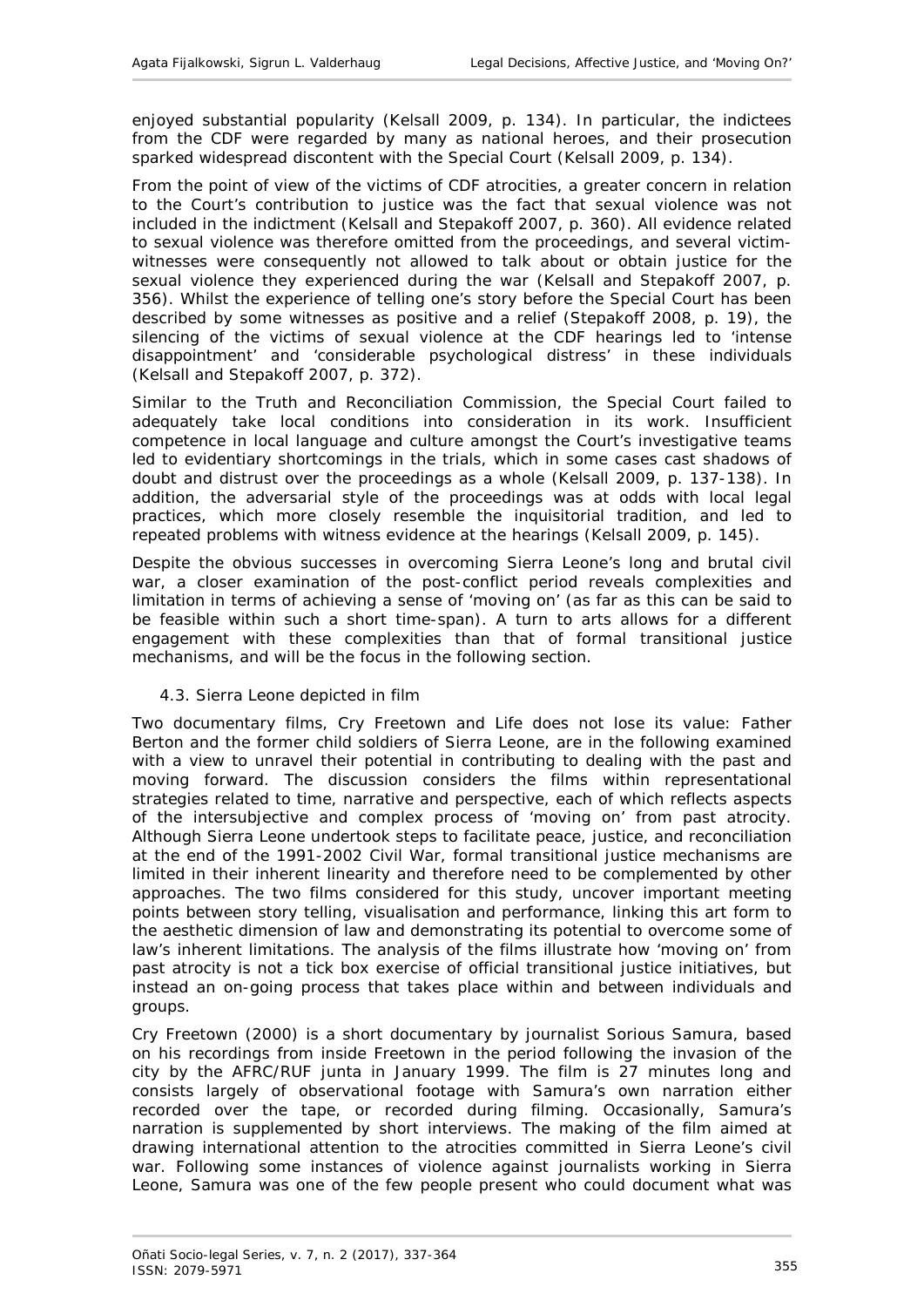happening in a humanitarian crisis that so far had received only modest attention by the international community (Samura, Smith 2001). The violence documented by *Cry Freetown* is extreme, leaving the viewer with a strong feeling of discomfort, even shock.<sup>[9](#page-19-1)</sup> Unfiltered documentation of torture, mutilation and killing opens up for a brutally different engagement with the conflict than that provided by text alone, in line with the film's function as a cry for help. Contrasting the extreme violence, is a short sequence featuring child soldiers who were taken out of the conflict and started the process of returning to a (more) normal life even before the end of the war. Father Guiseppe Berton and his organisation Family Home Movement (FHM) embraced the task of rehabilitating child soldiers in the midst of conflict, and *Cry Freetown* introduces the viewer to some of these children towards the end, visualising hope and underlining the cry for help.

Wilma Massucco's documentary *Life does not lose its value: Father Berton and the former child soldiers of Sierra Leone* (2012) examines how life in Sierra Leone looks for a range of people associated with the above-mentioned Father Berton and the Family Home Movement a decade after the war ended. As such, it functions as a continuation of *Cry Freetown* although it is not a formal sequel. Former child soldiers and other war victims, FHM staff, a psychologist and Father Berton all contribute to a complex narrative of hope and healing, as well as one of trauma and lasting suffering. Although the organisation has provided refuge for children in need, the film shows how it does not undo their lived trauma. In a culture built on close-knit social networks and dependency structures, the severing of family ties has left many former child soldiers unable to return to the communities they came from. As discussed above, the RUF was notorious for abducting children to serve in their forces during the war. An important feature of their strategy for initiating these children into military life was to force them to commit atrocities against their own families (Stovel 2010, p. 132). Not only did this create an immense primary trauma obscuring 'all their subsequent emotional perceptions' (Robert Ravena in Masucco 2012), it also eradicated social and familial bonds making the children dependent on the new social structures of the soldier life.

Drawing on Michelle Brown and Nicole Rafter's (2013, p. 2019-2020) classification of genocide films, the two films chosen for this study fall within the *critical*  category, in that they seek to demonstrate the complexity of the Sierra Leone conflict and its aftermath. Notably, *Cry Freetown* sets out a primary iconography of the civil war, which was later commercialised in the 2006 blockbuster *Blood Diamonds* for which Samura was an on-set adviser (Insight TWI). Both films 'work through' (Brown and Rafter 2013, p. 2020) representational issues of the atrocities they address in that no definitive answers are provided. They are similarly openended in that they draw few conclusions about the way forward, but instead limit themselves to articulating hope that possibilities for positive change may still lay ahead. In analysing the films, different dimensions of representation were identified as relevant for explaining how their performative complexities contrast and complement formal justice measures. These are the representation of time, narrative and perspective, and function as structure for the following discussion.

#### <span id="page-19-0"></span>*4.4. Representation of time*

Having been made twelve years apart, the two films mark different points in chronological time. In addition, they mark different points in the timeline of Sierra Leonean transitional justice. As noted above, Sierra Leonean transitional justice appears timely and efficient when compared to the anachronistic and incomplete experience of Albania. This is to some extent reflected in the timeliness of the two films in relation to the war and its aftermath, and in terms of how they engage with the international community. If we understand transitional justice as an inherently

-

<span id="page-19-1"></span><sup>9</sup> The violence includes three instances of people being murdered on camera, and several instances of torture, which we are told ended in death.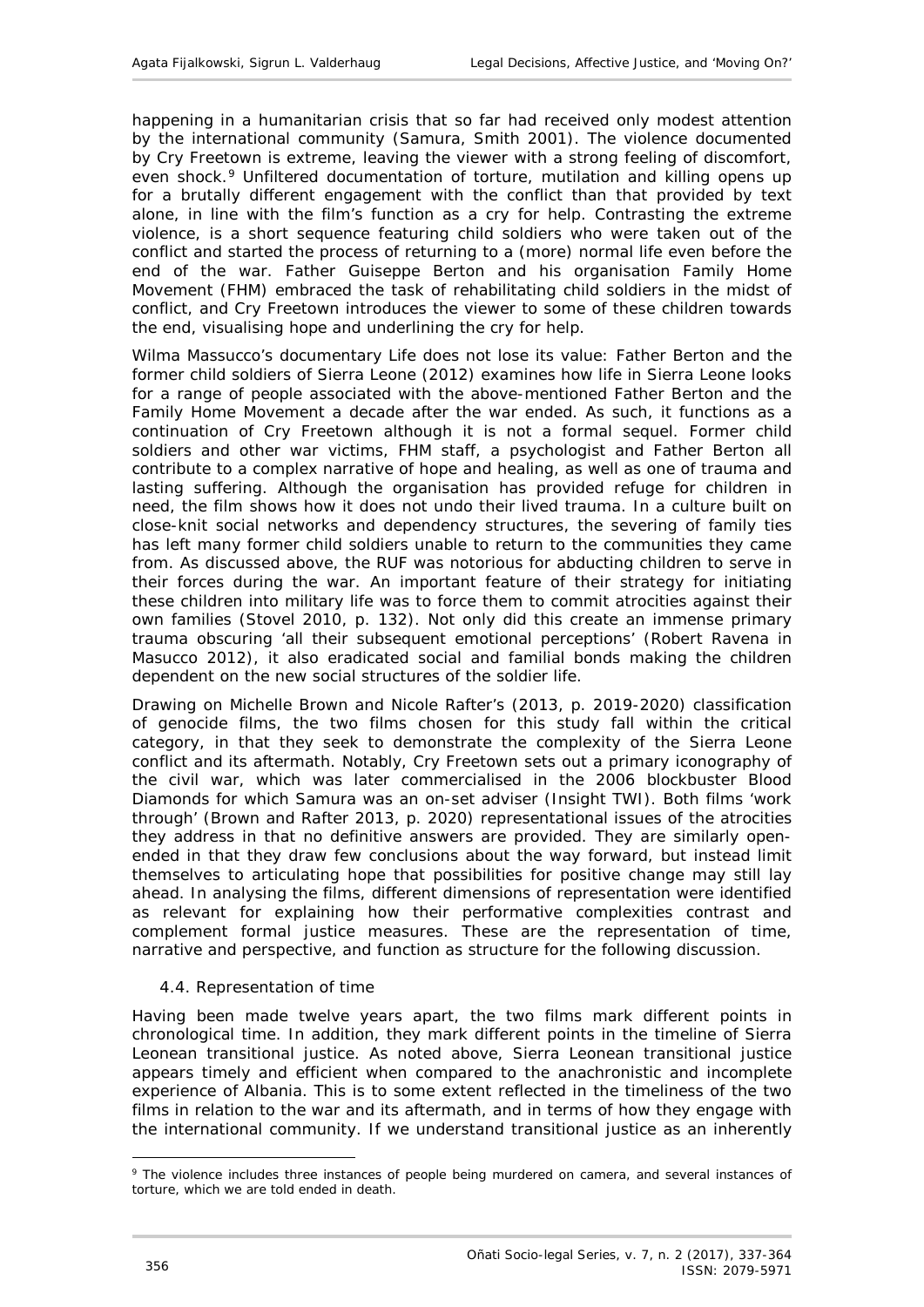international paradigm, then the intervention by United Nation in ending the conflict marks the starting point of Sierra Leonean transitional justice. In this perspective, *Cry Freetown* embodies the initiation of international intervention into the conflict with its 'cry for help' approach. *Life does not lose its value* on the other hand is situated near the endpoint to transitional justice in 2012, a year before the conclusion of the Special Court's mandate. The relevance of time in the chronicling of atrocity lies in its potential to reflect the experience of trauma. A turn to trauma theory offers a useful meeting point between time, performance and the trauma itself.

Time has particular significance in trauma theory, where trauma carries a double meaning as both 'trauma-event' and 'trauma-symptom' (Duggan and Wallis 2011, p. 5). Whilst the trauma-event is something that *has* happened (i.e. existing in the past), trauma-symptom refers to the manner in which the trauma-event subsequently manifests itself in the victim (i.e. how the trauma-event continues to exist in present time) (Duggan and Wallis 2011, p. 5). As such, the traumasymptom is inevitably linked to the trauma-event, causing anachronism, *not* timeliness, in the victim's existence. Patrick Duggan and Mick Wallis (2011) explain how 'the survivor-sufferer is perpetually caught in a violently schismatic circulation between' a desire to forget, intrusive memories, and the need to understand what has happened. In turn, this 'double and repeating wound of event-and-symptom instigates and perpetuates a collapse of narrative time: the survivor-sufferer is unable to live in either past or present' (Duggan and Wallis 2011).

The trauma of child soldiers in addition embeds the double and conflicting experience of being both victim and perpetrator. Indeed, research demonstrates how former child soldiers on the one hand suffer from exposure to extreme violence (Betancourt *et al*. 2008), while at the same time, they experience guilt and shame, and struggle with coming to terms with their own previous violent behaviour (Berghs 2011, p. 1405). In Sierra Leonean culture, numerous obstacles to the rehabilitation of child soldiers can be observed. Laura Stovel (2010) notes how child soldiers who fought with the RUF had a harder time reintegrating than those from the CDF, who are often considered local 'heroes' (Stovel 2010, pp. 155-156). Susan Shepler (2014), on the other hand, argues that the elevated status of children fighting for the CDF resulted in less access to post-war resources as they were considered as 'not needing the same interventions, including education, vocational training, therapy for post-traumatic stress and so on' (Stovel 2010, p. 134). Dependency relations with commanders, corruption and formal restrictions likewise excluded many child soldiers from demobilisation processes and other reintegrative measures (Stovel 2010, pp. 171-173). A further complication of the children's access to post-conflict justice is the common practice of discouraging them from talking about or reflecting on the past (Stovel 2010, pp. 177-178). This tendency is not only imposed by parents and local communities (Shaw 2007, p. 195), but also forms part of the policy of reintegration organisations (Stovel 2010, pp. 177-178). In *Life does not lose its value*, Sisqo a former child soldier explains why he cannot talk about his experiences (Massucco 2012):

Ya, this's not possible because I'd be afraid; I can't explain my problem to show guys because it'd be this guy [who] ruined this relation, many people lost their family. If I share my problem to these people, they'd have to see me like [an] excombatant so they have to find out that I killed my own family to kill theirs. So that's why sometimes I don't discuss it. I don't explain my problem to everybody.

He summarises the effect of the silence in the following remark: 'I don't feel good because I'm alone' (Sisqo in Massucco 2012).

In both films, space is created for children to tell (parts of) their stories. In this way they tie in with the work of the Truth and Reconciliation Commission, where numerous child soldiers testified in a process that marked 'a remarkable deviation' from the Sierra Leonean 'culture of secrecy' (Stovel 2010, p. 216). However, while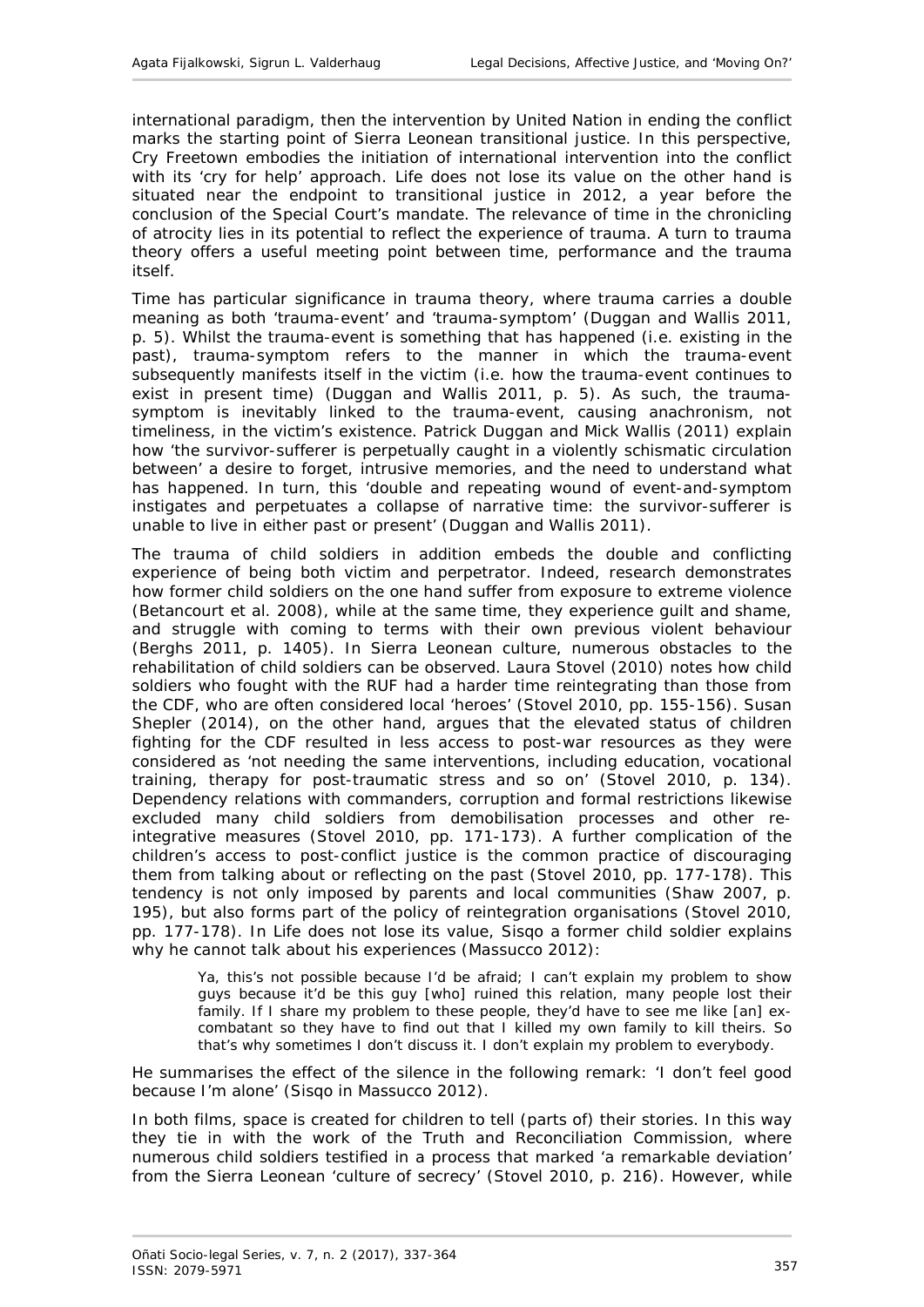TRC hearings involving children were closed to the public, the films create some degree of public performative space for child soldiers to tell their stories.

A question, however, arises in regards to what type of public space is created. *Who* is the public? Brown and Rafter (2013, p. 1019) remind us that interpreting film inevitably involves the projection of imagined audiences. In both films discussed in this paper, a closer consideration of stakeholders and projected audiences unveils an added dimension of complexity. Notably, *Life does not lose its value* was initiated, funded and produced by Europeans. It therefore inevitably carries the outsider's and, more specifically, a post-colonial, glance. Susan Sontag (2003) notes how a journalistic tendency to illustrate suffering with images from Africa or Asia 'inherits the centuries-old practice of exhibiting exotic  $-$  that is, colonized  $$ human beings' (Sontag 2003, p. 65). This perspective is similarly pertinent in relation to *Cry Freetown*. Although the film was created by a Sierra Leonean, *Cry Freetown* nonetheless addresses a Western audience, which therefore is a feature of both films. *Life does not lose its value* includes a section where one of the former child soldiers is asked what message he would like to send to young boys in Europe. Similarly, the group of child soldiers interviewed in *Cry Freetown* are asked how they would like 'this country and the outside world to help'. In addition, both films encourage their audiences to act; *Cry Freetown* asks for international assistance while *Life does not lose its value* encourages donations to Father Berton's Family Home Movement. The projection of a Western audience together with the involvement of Western stakeholders, echo a post-colonial legacy of global inequality, where African imagery is dominated by war and disaster (Harding 2003, p. 73). Similar to one of the genocide films in Brown and Rafter's (2013) study, our films chronicle atrocities 'that happened while the world chose to look away' and, as such, document 'the contradictions of contemporary human rights discourses, including the hierarchies of recognition that structure international justice and policies of intervention, particularly in the context of Africa' (Brown and Rafter 2013, p. 1025). On a more local and individual level, the two films – by offering a symbolic image of untold and unperformed trauma narratives – tap into the trauma-victim's 'need to speak about (testify) and in some way "relive" these events in order to comprehend them, and so attempt to heal the wounds' (Duggan and Wallis 2011, p. 5).

# <span id="page-21-0"></span>*4.5. Representation of narrative*

The narrative is broken in both films, but in different ways. *Cry Freetown* is visually and spatially chaotic, with footage changing between extracts from different scenes of violence. The main storyline of the film is one of pure, unmitigated brutality, with little visual context provided. Additional explanation is, however, offered through Samura's narration and careful editing of interviews, which brings the footage together into one, largely coherent history of a country and community in deep crisis. By contrast, *Life does not lose its value* is visually and spatially stable in the sense that it consists of interviews mainly taking place on the premises of the Family Home Movement. The film appears to be based on one interview per interviewee, and subsequently edited to shift between these. This means that the interviewees are wearing the same clothes and are in the same location every time they appear in the film. The visual backdrop is therefore calm and predictable, helping the viewer to follow shifts between a range of interviewees and storylines. The stories told on the other hand, are broken and less coherent, albeit loosely organised along themes. The various interview extracts are to some degree independent of each other, and represent discreet 'sub-narratives'. In this way, the film captures complexities and ambivalences across individual experiences of the war and its aftermath. Similarly, by shifting between backward-looking and forward-looking extracts, the narrative perspective of *Life does not lose its value*  reflects the non-linearity of the process of 'moving on' from past atrocity and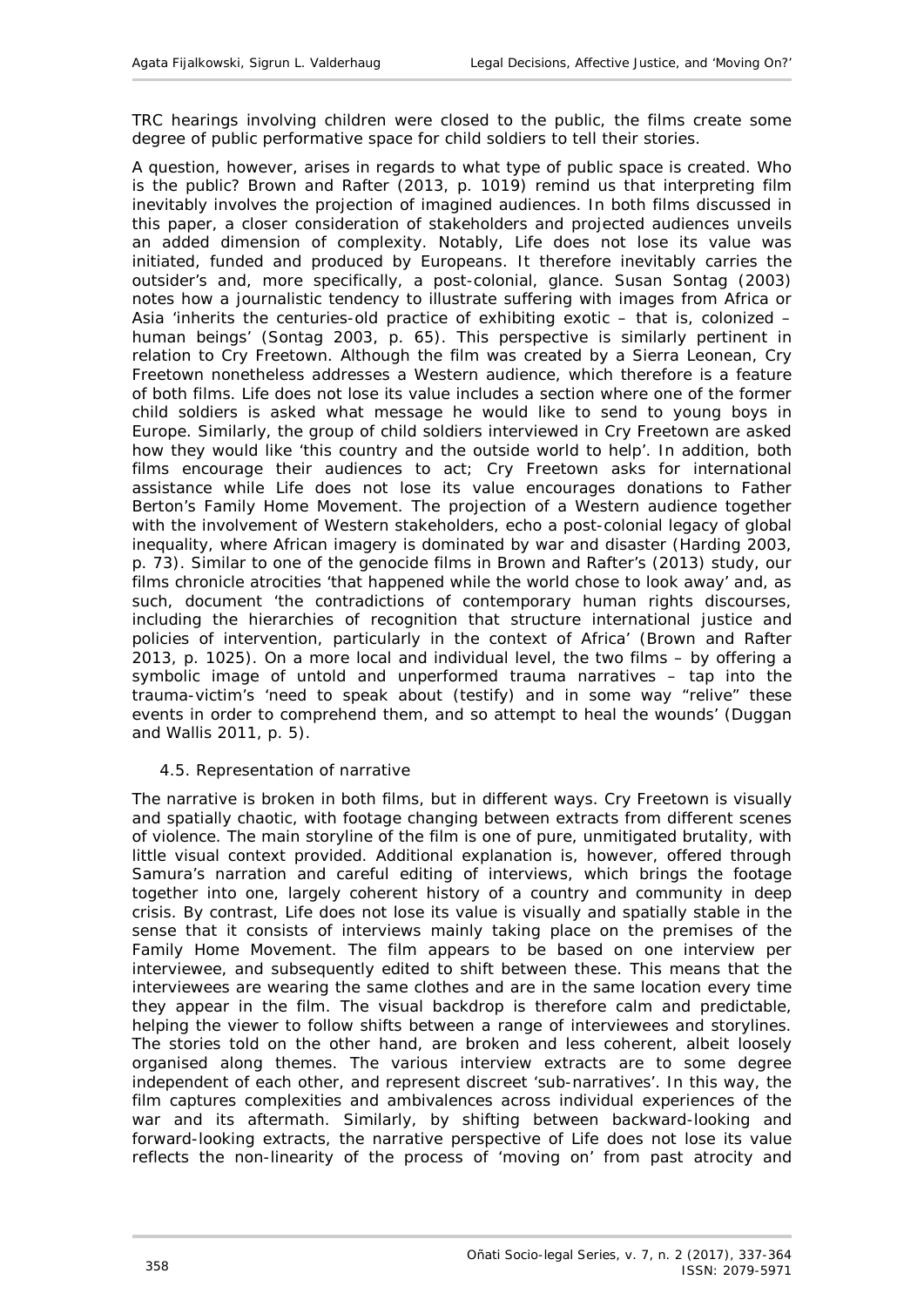trauma. By ending on a forward-looking note, the main narrative of hope is emphasised. However, it is an ambivalent hope:

The war, in twelve years, provoked such terrible injury in the network of relationships among people, families, mothers, fathers and children that all the social rules fade down. Now the rebuilding of a social network that works will take a long time. (Interview with Robert Ravena in Massucco 2012).

#### <span id="page-22-0"></span>*4.6. Representation of perspective*

Berghs (2011) notes how, in Sierra Leone, the bodily presence of people has come to play important roles as 'sites of protest and memory' (Berghs 2011, p. 1404). For the war-wounded in Freetown refugee camps, their very presence became embodied narratives of their traumas, resulting in reluctance to leave the camps after the war (Berghs 2011, p. 1404). Child soldiers, although frequently suffering from visible traumas, including branding, amputations and other mutilations, could not easily take part in this victim narrative or the benefits thereof. The child soldiers' limited access to justice becomes evident as one considers how important it is for amputees and other wounded to avoid any association with the rebels, lest they want to lose out in the competition for sympathy and resources (Berghs 2011, p. 1404).

The two films open up new perspectives of child soldiers as sites of protest and memory. As Benjamin observes, the potential for endless amounts of identical copies means that it is not the physical object of the film that is the essence of this form representation. Instead it is that which the film 'recreates', i.e. the 'utopia' of the heterotopic site of this image that is the unique feature of the film. Benjamin (1973, p. 223) refers to this as 'transitoriness', where the 'uniqueness' of a real object or narrative can be channelled through the film, reactivating it within the context of the beholder's 'particular situation' (Benjamin 1973, p. 223). As heterotopia, the documentary film mirrors that which *is* no longer. In capturing and reproducing reflections of different realities, it allows its beholders to access the reproduced objects. The layers of perspective provided by the two films considered in this paper offer another language than the legal one. An 'image produced with a camera is, literally, a trace of something brought before a lens' and therefore contains a superior 'memento of the vanished past and the dear departed' (Sontag 2003, p. 21). The two films as such create space for complex and multifaceted representations of past injustice. However, the type of space created by film is not neutral but mediated through the film's creator. Indeed, as Benjamin (1973, p. 223) notes: 'The audience's identification with the actor [in the film] is really an identification with the camera'. In other words, it is not the child soldier or war victim who invites new perspectives into the poetic of Sierra Leone post-conflict justice; the film, the camera, *is* the perspective through which the past can be unpacked and reinterpreted in the present.

#### <span id="page-22-1"></span>**5. Concluding remarks**

In both Albania and Sierra Leone, various measures concerning past injustices were 'unleashed' on society, each resulting in contrasting narratives and shared experiences of (mis)managed story telling. Paulina's shadow has not disappeared. Its key features, containing the victim's paradoxical situation where empowerment and silence collide, forces us to ask ourselves whether we are approaching the question of 'moving on' in the appropriate manner. In the final scene of Dorfman's play, Paulina, the victim, and Roberto, the perpetrator, exchange glances during a performance of their favourite piece of music, Schubert's 'Death and the Maiden'. This particular piece of music acts as a connection between them. Equally, it represents their past, present and future, and it symbolises the changing nature of power relations between both characters.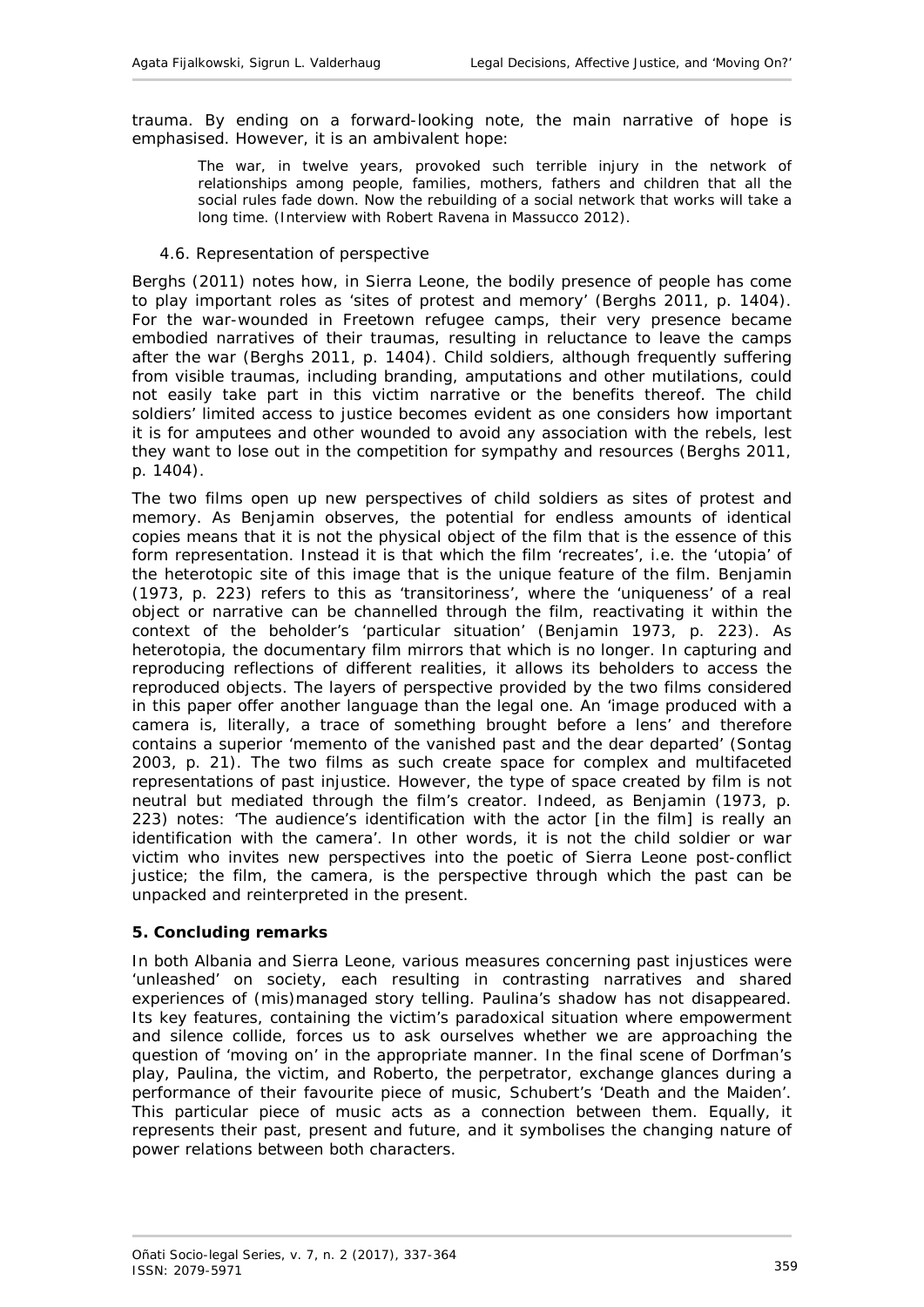Where our two case studies meet  $-$  in terms of the limits of the law - is best exemplified by Foucault's heterotopia. The sites and counter-sites are grounded in a sharp division between spaces, with the heterotopic space acting as a sort of allinclusive interior with its own reality within a complex and problematic context (Fehérváry 2013, p. 234). Our exploration of measures seeking affective justice, through aesthetics, which examined buildings, photographs and film, reveals that aesthetic encounters are powerful commentaries about the norms that bind, or do not bind, society. Like law, they derive from the wider body politic and are an expression of the experiences with the law. It is the network of relations between the sites and society that helps to define the space and temporalities associated with the law. It reminds us that our perceptions of the law might be changing, and modern law as a study in itself is actually a study of many visions of law (Douglas-Scott 2013, pp. 18-21). The use of art enables us to shift our perceptions of the law; it reveals the complexities of what it means for a society to address the past. Cultural images and artworks themselves challenge traditional legal orthodox approaches and narratives about injustice.

## <span id="page-23-0"></span>**References**

- Abraham, A., 2000. The Quest for Peace in Sierra Leone. *In*: Centre for Democracy & Development. *Engaging Sierra Leone: A Report by the Centre for Democracy & Development.* London: Centre for Democracy & Development, 12-36.
- Aliko, T., 2007. *Genocide on the Intellectual Elite of the Albanian Nation under the Communist Terror.* Tirana: Shtypur ne Shtypshkronjen "Maluka".
- Archibald, S., and Richards, P., 2002. Converts to Human Rights? Popular Debate about War and Justice in Rural Central Sierra Leone. *Africa,* 72 (3), 339-367.
- Arthur, P., 2009. How "Transitions" Reshaped Human Rights: A Conceptual History of Transitional Justice. *Human Rights Quarterly* [online]*,* 31 (2), 321-367. Available from: [http://paigearthur.com/sites/default/files/Arthur\\_How%20](http://paigearthur.com/sites/default/files/Arthur_How%20Transitions%20Reshaped%20Human%20Rights_2009.pdf) [Transitions%20Reshaped%20Human%20Rights\\_2009.pdf](http://paigearthur.com/sites/default/files/Arthur_How%20Transitions%20Reshaped%20Human%20Rights_2009.pdf) [Accessed 12 May 2017].
- Austin, R.C. and Ellison, J., 2008. Albania. *In:* S. Lavinia, ed. *Transitional Justice in Eastern Europe and Former Soviet Union.* London: Routledge, 176-199.
- Bachelard, G., 1994. *The Poetics of Space.* Boston: Beacon Press.
- Barthes, R., 2000. *Camera Lucida.* London: Vintage.
- Bell, V., 2014. *Art and Post-Dictatorship: Ethics and Aesthetics in Transitional Argentina*. London: Routledge.
- Benjamin, W., 1973. The Work of Art in the Age of Mechanical Reproduction. *In:* B. Walter. *Illuminations.* Trans. H. Zohn. London: Fontana, 219-253.
- Benjamin, W., 1977. A Short History of Photography. *Artforum*, 15, 46-51.
- Berghs, M., 2011. Embodiment and Emotion in Sierra Leone. *Third World Quarterly*, 32 (8), 1399-1417.
- Betancourt, T.S., *et al*., 2008. High Hopes, Grim Reality: Reintegration and the Education of Former Child Soldiers in Sierra Leone. *Comparative Education Review,* 52 (4), 565-587.
- Biberaj, E., 2015. Albania: The Challenges of Transition. *In:* S.L. Wolchik and J.L. Curry, eds. *Central and East European Politics: From Communism to Democracy*. London: Rowan and Littlefield, 407-431.
- Boersch-Supan, J., 2009. *What the Communities Say: Crossroads Between Integration and Reconciliation: What Can Be Learned from the Sierra Leonean*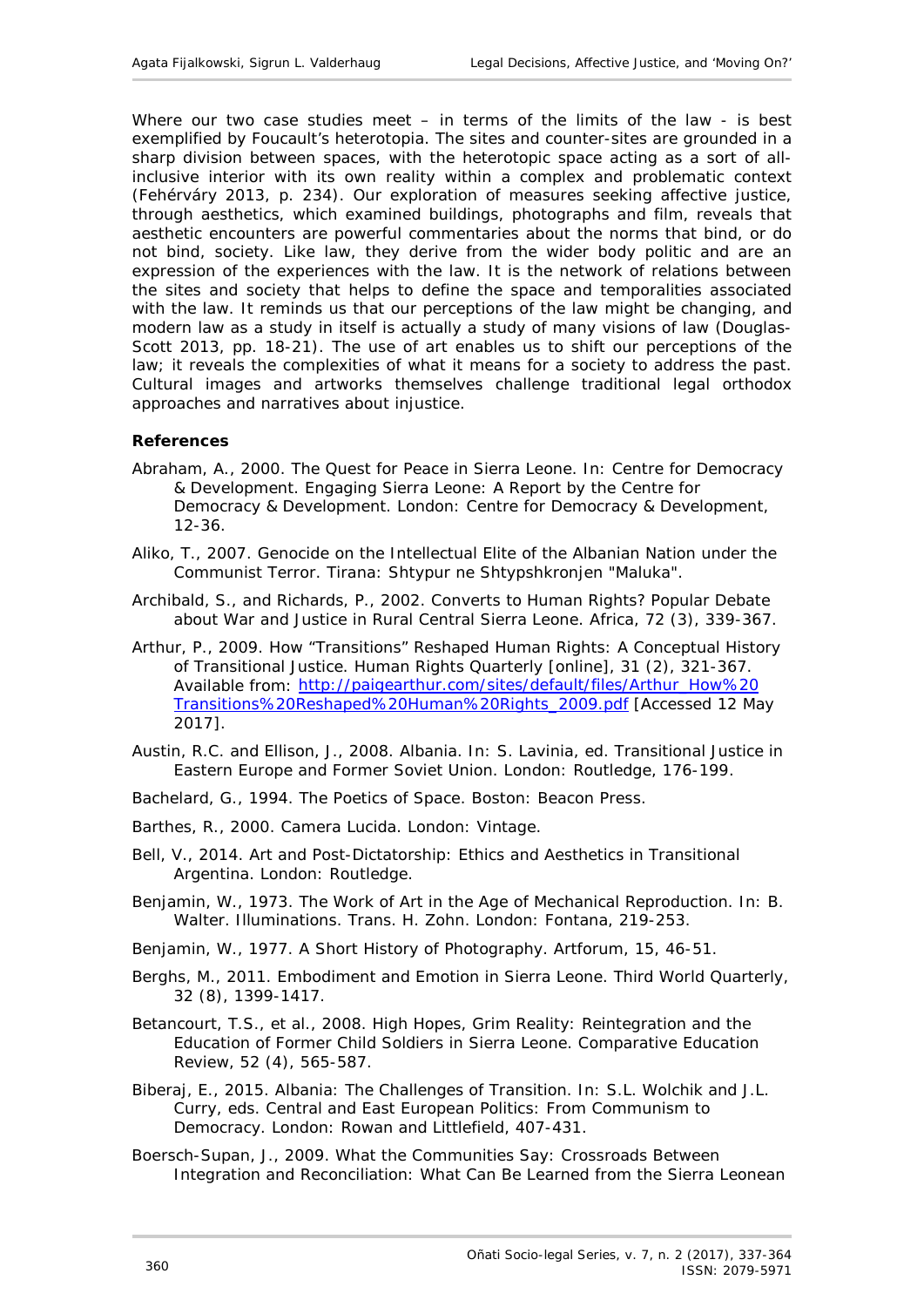*Experience* [online]. Oxford: Centre for Research on Inequality, Human Security and Ethnicity. Available from: [https://assets.publishing.service.](https://assets.publishing.service.gov.uk/media/57a08b7740f0b64974000b88/WP63.pdf) [gov.uk/media/57a08b7740f0b64974000b88/WP63.pdf](https://assets.publishing.service.gov.uk/media/57a08b7740f0b64974000b88/WP63.pdf) [Accessed 12 May 2017].

- Brito, B. de Gonzales-Enriquez, C., and Aguilar, P., eds., 2001. *The Politics of Memory: Transitional Justice in Democratizing Societies*. Oxford University Press
- Brown, M., and Rafter, N., 2013. Genocide Films, Public Criminology, Collective Memory. *British Journal of Criminology*, 53 (6), 1017-1032.
- Butler-Kisber, L., 2010. *Qualitative Inquiry: Thematic, Narrative and Arts-Informed Perspectives*. London: Sage.
- Cassese, A., 2006. *Report on the Special Court for Sierra Leone* [online]. Available from:<http://www.rscsl.org/Documents/Cassese%20Report.pdf> [Accessed 12 May 2017].
- Coulter, C., 2008. Female Fighters in the Sierra Leone War: Challenging the Assumptions? *Feminist Review*, 88 (1), 54-73.
- Cryer, R., 2001. A Special Court for Sierra Leone. *International & Comparative Law Quarterly*, 50 (2), 435-446.
- Czarnota, A., Krygier, M., and Sadurski, W., eds., 2005. *Rethinking the Rule of Law after Communism.* Budapest: CEU Press.
- David, R., 2011. *Lustration and Transitional Justice: Personnel Systems in the Czech Republic, Hungary, and Poland.* Philadelphia, PA: University of Pennsylvania Press.
- Douglas-Scott, S., 2013. *Law after Modernity*. Oxford: Hart.
- Douzinas, C., and Nead, L., 1999. Introduction. *In*: C. Douzinas and L. Nead, eds., *Law and the Image: The Authority of Art and the Aesthetics of Law*. University of Chicago Press, 1-15.
- Duggan, P., and Wallis, M., 2011. Trauma and Performance: Maps, narratives and folds. *Performance Research: A Journal of the Performing Arts* [online], 16 (1), 4-17. Available from: [http://www.tandfonline.com/doi/full/10.1080/](http://www.tandfonline.com/doi/full/10.1080/13528165.2011.562674?scroll=top&needAccess=true) [13528165.2011.562674?scroll=top&needAccess=true](http://www.tandfonline.com/doi/full/10.1080/13528165.2011.562674?scroll=top&needAccess=true) [Accessed 12 May 2017].
- Fehérváry, K., 2013. *Politics and Color and Concrete.* Bloomington, IN: Indiana University Press.
- Ferme, M.C., 2001. *The Underneath of Things: Violence, History, and the Everyday in Sierra Leone*. Berkeley, London: University of California Press.
- Fijalkowski, A., 2015. Musine Kokalari and the Power of Images: law, aesthetics and memory regimes in the Albanian Experience. *International Journal for the Semiotics of Law*, 28 (3), 577-602.
- Fijalkowski, A., and Grosescu, R., eds., 2015. *Transitional Criminal Justice in Post-Dictatorial and Post-Conflict Societies*. Cambridge: Intersentia.
- Foucault, M., 1984. Of Other Spaces: Utopias and Heterotopias. *Diacritics*, 16, 22- 27. Available from: <http://web.mit.edu/allanmc/www/foucault1.pdf> [Accessed 6 May 2017].
- Harding, F., 2003. Africa and the Moving Image: Television, Film and Video. *Journal of African Cultural Studies*, 16 (1), 69-84.
- Harris, D., 2013. *Sierra Leone: A Political History.* London: C. Hurst & Co.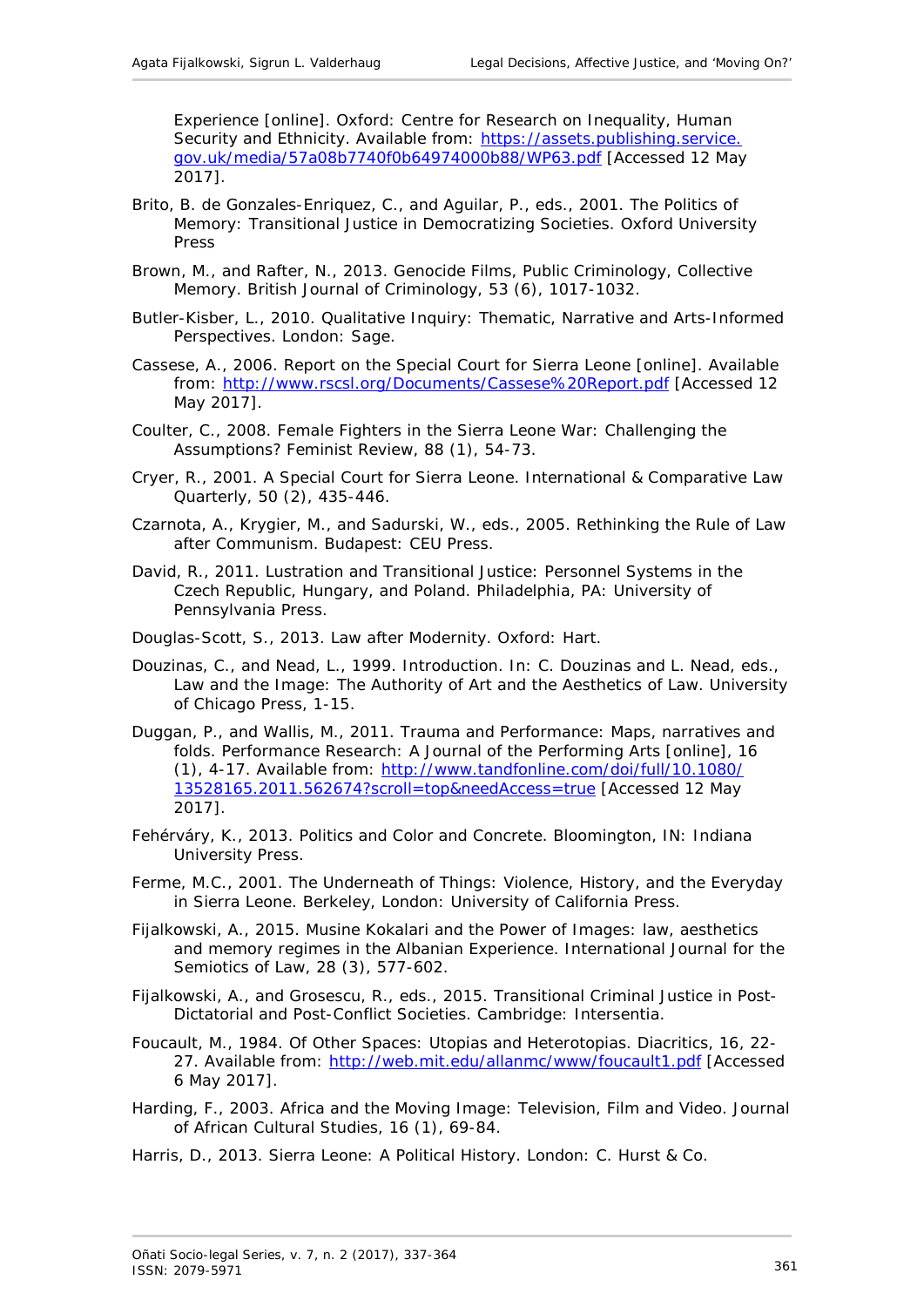- Hirsch, J.L., 2001. *Sierra Leone. Diamonds and the Struggle for Democracy*. London: Lynne Rienner Publishers, Inc.
- Hite, K., Collins, C., and Joignant, A., 2013. The Politics of Memory in Chile. *In*: C. Collins, K. Hite, and A. Joignant, eds. *The Politics of Memory in Chile: From Pinochet to Bachelet*. Boulder, CO: FirstForum Press.
- Illyria: the Albanian-American Newspaper, 2015. Albanian to Open Secret *Sigurimi* Files: Law Approved by Parliament. *Illyria: the Albanian-American Newspaper* [online], 30 April. Available from: [http://illyriapress.com/albania-will-open](http://illyriapress.com/albania-will-open-the-secret-sigurimi-files-law-approved-by-the-parliament/)[the-secret-sigurimi-files-law-approved-by-the-parliament/](http://illyriapress.com/albania-will-open-the-secret-sigurimi-files-law-approved-by-the-parliament/) [Accessed 6 May 2017].
- Insight TWI, 2016. *Sorious Samura* [online]. Harrow: Insight TWI. Available from: <https://insighttwi.com/sorious.html> [Accessed 6 May 2017].
- Kearney, R., 2008. Bachelard and the Epiphanic Instant. *Philosophy Today*, 52, 38 45. Available from: [https://richardmkearney.files.wordpress.com/2014/06/](https://richardmkearney.files.wordpress.com/2014/06/pl86279.pdf) [pl86279.pdf](https://richardmkearney.files.wordpress.com/2014/06/pl86279.pdf) [Accessed 12 May 2017].
- Kelsall, M.S., and Stepakoff, S., 2007. ['When We Wanted to Talk About Rape':](https://academic.oup.com/ijtj/article/1/3/355/2356923/When-We-Wanted-to-Talk-About-Rape-Silencing-Sexual)  [Silencing Sexual Violence at the Special Court for Sierra Leone.](https://academic.oup.com/ijtj/article/1/3/355/2356923/When-We-Wanted-to-Talk-About-Rape-Silencing-Sexual) *The International Journal of Transitional Justice* [online], 1 (3), 355-374, Available from: [https://academic.oup.com/ijtj/article/1/3/355/2356923/When-We-](https://academic.oup.com/ijtj/article/1/3/355/2356923/When-We-Wanted-to-Talk-About-Rape-Silencing-Sexual)[Wanted-to-Talk-About-Rape-Silencing-Sexual](https://academic.oup.com/ijtj/article/1/3/355/2356923/When-We-Wanted-to-Talk-About-Rape-Silencing-Sexual) [Accessed 12 May 2017].
- Kelsall, T., 2009. Insufficiently Hybrid: Assessing the Special Court for Sierra Leone. *Law in Context*, 27 (1), 132-153.
- Kritz, N., 1995. *Transitional Justice: How Emerging Democracies Reckon with Former Regimes, Vol. 2*. Washington D.C.: US Institute of Peace.
- Mark, J., 2010. *The Unfinished Revolution. Making Sense of the Communist Past in Central-Eastern Europe*. New Haven and London: Yale University Press.
- Massucco, W., 2012. *Life does not lose its value: Father Berton and the former child soldiers of Sierra Leone* [video]. Bluindaco Productions.
- McAuliffe, P., 2012. Ariel Dorman's *Death and the Maiden* as a Mirror Reflecting Dilemmas of Transitional Justice Policy. *In*: P.D. Rush and O. Simić, eds. *The Arts of Transitional Justice.* London: Springer, 81-98.
- McNamee, E., 2009. Eye Witness Memorialising Humanity in Steve McQueen's Hunger. *International Journal of Law in Context* [online], 5 (3), 281-294. Available from: [https://www.cambridge.org/core/services/aop-cambridge](https://www.cambridge.org/core/services/aop-cambridge-core/content/view/B10BD0C0C5FCF587EDB2BBA551B2CC3B/S1744552309990127a.pdf/eye_witness_memorialising_humanity_in_steve_mcqueens_hunger.pdf)[core/content/view/B10BD0C0C5FCF587EDB2BBA551B2CC3B/S174455230999](https://www.cambridge.org/core/services/aop-cambridge-core/content/view/B10BD0C0C5FCF587EDB2BBA551B2CC3B/S1744552309990127a.pdf/eye_witness_memorialising_humanity_in_steve_mcqueens_hunger.pdf) [0127a.pdf/eye\\_witness\\_memorialising\\_humanity\\_in\\_steve\\_mcqueens\\_hunger](https://www.cambridge.org/core/services/aop-cambridge-core/content/view/B10BD0C0C5FCF587EDB2BBA551B2CC3B/S1744552309990127a.pdf/eye_witness_memorialising_humanity_in_steve_mcqueens_hunger.pdf) [.pdf](https://www.cambridge.org/core/services/aop-cambridge-core/content/view/B10BD0C0C5FCF587EDB2BBA551B2CC3B/S1744552309990127a.pdf/eye_witness_memorialising_humanity_in_steve_mcqueens_hunger.pdf) [Accessed 12 May 2017].
- Millar, G., 2010. Assessing Local Experiences of Truth-Telling in Sierra Leone: Getting to 'Why' through a Qualitative Case Study Analysis. *The International Journal of Transitional Justice*, 4 (3), 477-496.
- Millar, G., 2012. "Ah Lef ma Case fo God": Faith and Agency in Sierra Leone's Post-War Reconciliation. *Journal of Peace Psychology*, 18 (2), 131-143.
- Musine Kokalari Institute*,* 2017. *Musine Kokalari Institute* [online]. Available from: [http://musinekokalari.org](http://musinekokalari.org/) [Accessed 6 May 2017].
- Nalepa, M., 2010. *Skeletons in the Closet: Transitional Justice in Post-Communist Europe.* Cambridge University Press.
- Osiel, M., 1997. *Mass Atrocity, Collective Memory, and The Law*. London: Transaction Books.
- Pipa, A., 1990. *Albanian Stalinism*. New York: Columbia University Press.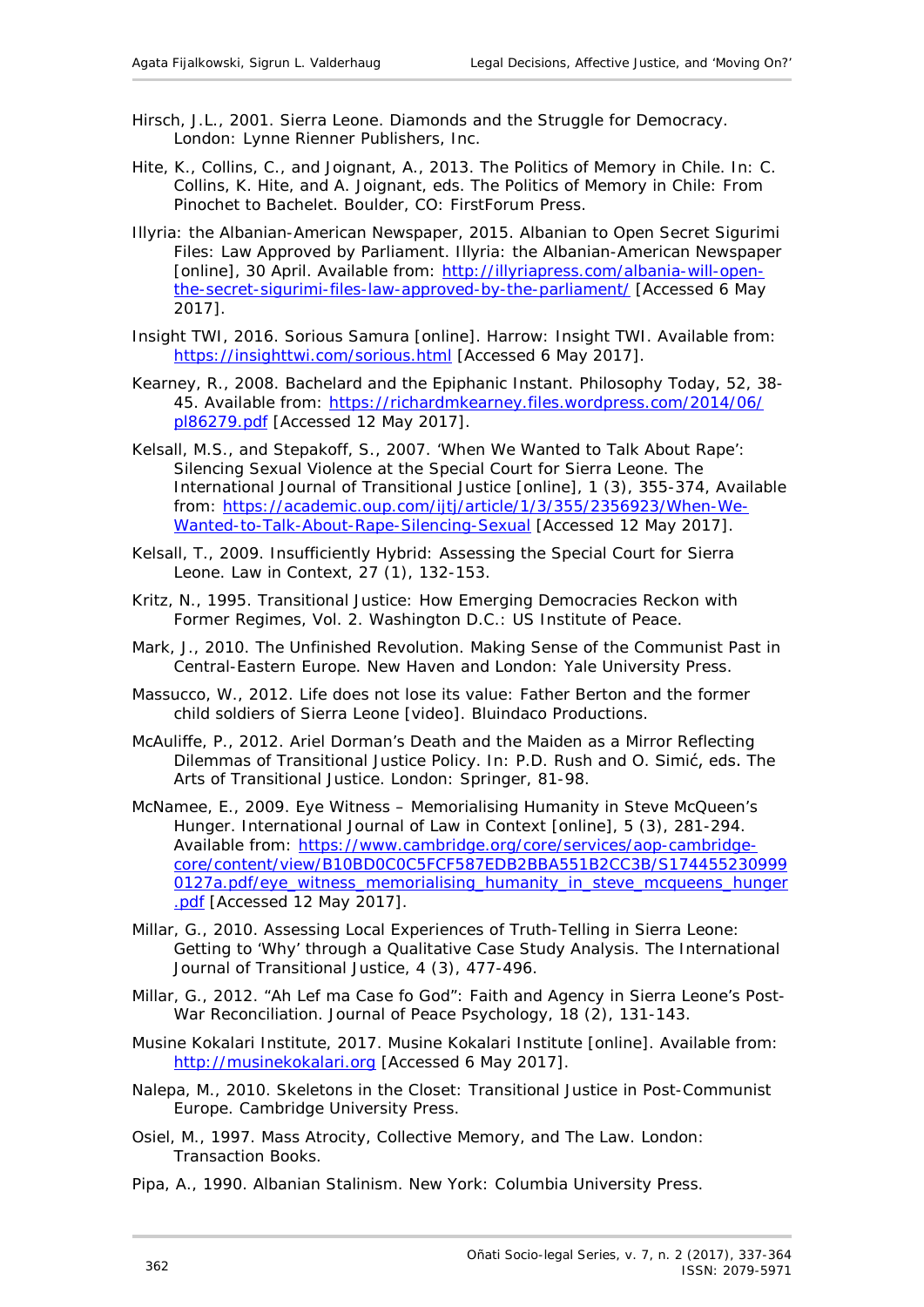- Přibán, J., 2007. *Legal Symbolism: On Law, Time and European Identity*. Abingdon: Ashgate.
- Ranciére, J., 2009. *The Emancipated Spectator, trans. Gregory Elliott.* London: Verso, 2009.
- Rush, P.D., 2014. Preface. After Atrocity: Foreword to Transition. *In*: P.D. Rush and O. Simić, eds. *The Arts of Transitional Justice: Culture, Activism, and Memory after Atrocity*. New York: Springer, v-xi.
- Sadurski, W., 2005. *Rights Before Courts: A Study of Constitutional Courts in Postcommunist States of Central and Eastern Europe*. Dordrecht: Springer.
- Samura, S., 2000. *Cry Freetown* [documentary film].
- Samura, S., Smith, T., 2011. Cry Freetown: [Sorious Samura in interview with Terence Smith]. *PBS Newshour* [online], 25 January. Available from: [http://www.pbs.org/newshour/bb/media-jan-june01-sierra\\_1-25/](http://www.pbs.org/newshour/bb/media-jan-june01-sierra_1-25/) [Accessed 6] May 2017].
- Schabas, W., 2006. *The UN International Criminal Tribunals: The former Yugoslavia, Rwanda and Sierra Leone*. Cambridge University Press.
- Serrano, M., and Popovski, V., eds., 2012. *After Oppression: Transitional Justice in Latin America and Eastern Europe*. New York: United Nations University Press.
- Shaw, R., 2005. *Rethinking Truth and Reconciliation Commissions. Lessons from Sierra Leone* [online]. Washington: United States Institute of Peace. Available from:<https://www.usip.org/sites/default/files/sr130.pdf> [Accessed 12 May 2017].
- Shaw, R., 2007. Memory Frictions: Localizing the Truth and Reconciliation Commission in Sierra Leone. *The International Journal of Transitional Justice*, 1 (2), 183-207.
- Shepler, S., 2014. *Childhood Deployed: Remaking Child Soldiers in Sierra Leone.*  New York and London: New York University Press.
- Sierra Leone Peace Museum, 2017. *Sierra Leone Peace Museum* [online]. Available from: <http://www.slpeacemuseum.org/> [Accessed 6 May 2017].
- Sierra Leone Truth and Reconciliation Commission, 2004. *Witness to Truth: Report of the Sierra Leone Truth and Reconciliation Commission, vol. 3B* [online]. [s.l.]: Graphic Packaging. Available from: [http://www.sierraleonetrc.org/](http://www.sierraleonetrc.org/index.php/view-the-final-report/download-table-of-contents/volume-three-b/item/witness-to-the-truth-volume-three-b-chapters-1-8?category_id=14) [index.php/view-the-final-report/download-table-of-contents/volume-three](http://www.sierraleonetrc.org/index.php/view-the-final-report/download-table-of-contents/volume-three-b/item/witness-to-the-truth-volume-three-b-chapters-1-8?category_id=14)[b/item/witness-to-the-truth-volume-three-b-chapters-1-8?category\\_id=14](http://www.sierraleonetrc.org/index.php/view-the-final-report/download-table-of-contents/volume-three-b/item/witness-to-the-truth-volume-three-b-chapters-1-8?category_id=14) [Accessed 18 May 2018].
- Skenderaj, M, 2015. Presentation of Museum's Project "House of Leaves" on Communist Secret Surveillance. *Albanian Telegraphic Agency* [online], 24 January. Available from: https://www.ata.gov.al/en/presentation-ofmuseums-project-on-secret-service-surveillance-house-of-leaves/ [Accessed 22 May 2017].
- Sontag, S., 2003. *Regarding the Pain of Others*. London: Penguin Books.
- Stan, L., ed., 2008. *Transitional Justice in Eastern Europe and Former Soviet Union.* London: Routledge.
- Stepakoff, S., 2008. Telling and Showing: Witnesses Represent Sierra Leone's War Atrocities in Court and Onstage. *The Drama Review*, 52 (1), 17-31.
- Stoehrel, R.F., 2013. The Legal Image's Forgotten Aesthetic. *International Journal of the Semiotics of Law*, 26 (3), 555-577.